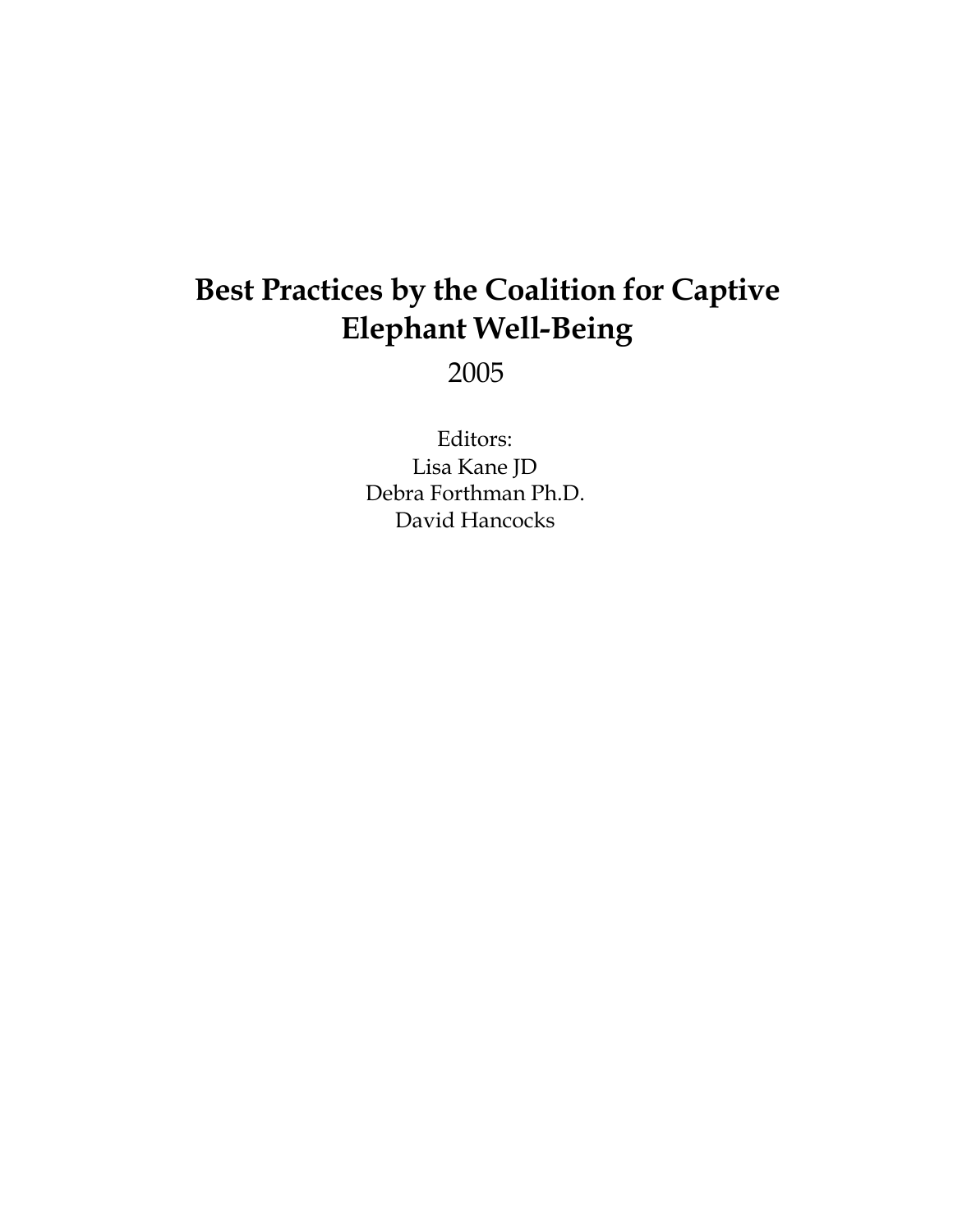# **Introduction**

The Coalition for Captive Elephant Well-Being believes that the care and management of elephants in North America is an issue of signal importance. "Best Practices by the Coalition for Captive Elephant Well-Being" sets forth policies and methods founded on scientific literature. A full discussion of the science and policy decisions relevant to this model code is found in our accompanying report entitled "Optimal Conditions for Captive Elephants." These best practices are intended to serve as a foundation for providing coherent, evidence-based care for captive elephants.

The Coalition is a group of independent welfare-minded zoo professionals, scientists, academics, veterinarians, animal behaviorists, animal law specialists, and animal welfare advocates united in their efforts to articulate science-based best practices to improve the care and well being of captive elephants.

Members of the Coalition are Robert Atkinson, Ph.D., Royal Society for the Prevention of Cruelty to Animals, Richard Farinato, Humane Society of the United States, Debra Forthman, Ph.D., Animal Behavior Consulting, Inc., Jane Garrison, David Hancocks, Lisa Kane, JD, Colleen Kinzley, Oakland Zoo, Gail Laule, M.A., Active Environments, Inc., Ellen Leach, Behavioral Resources, Inc., Dan Maloney, Audubon Nature Institute, Laura Maloney, M.B.A., Louisiana Society for the Prevention of Cruelty to Animals, Anita Schanberger, Margaret Whittaker, Active Environments, Inc., Jeff Williamson, Phoenix Zoo and Sanctuary, Kevin Wright, DVM, Gretchen Wyler, and Steven Zawistowski, Ph.D., American Society for the Prevention of Cruelty to Animals.

Our report entitled "Optimal Conditions for Captive Elephants" and these best practice recommendations are the result of a collaboration initiated in 2003 and concluded in 2006 upon completion of these documents.

# **Part 1: Overview**

This model code of best practices is divided into discrete chapters addressing key ecological classes of variables relevant to captive elephants. Each section begins with a statement of the objective the proposed best practices are designed to achieve. Crossreferences to "The Case for Optimal Care and Well-Being of Captive Elephants" as well as citations to specific articles and treatises relevant to the topic appear throughout these best practices.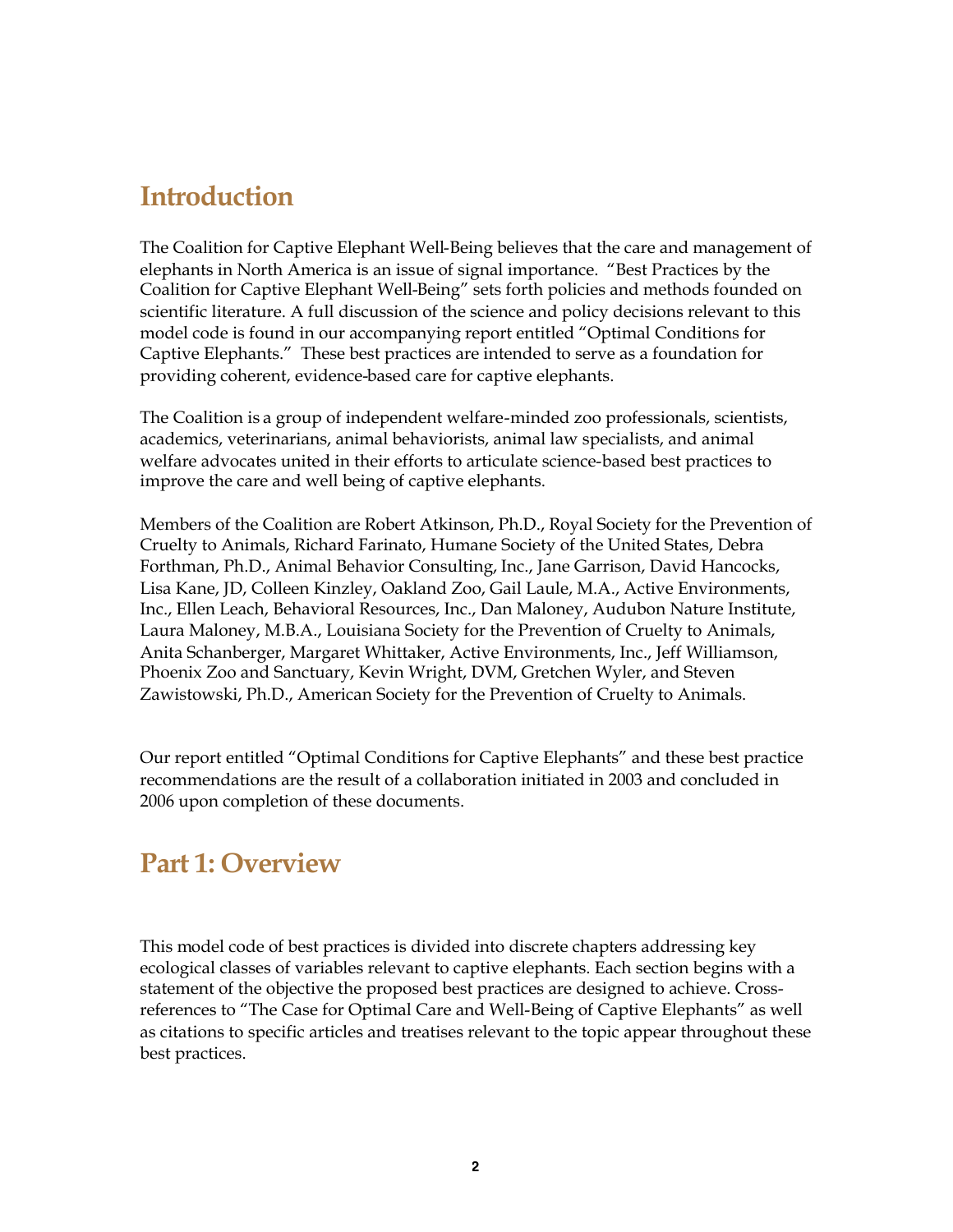Explanatory notes accompany important or sensitive best practices. These notes are intended to explain the basis for the best practice and to direct the reader to additional information available on the topic. For example, explanatory notes accompany the standards on space allowances and the urgent need to establish programming that results in captive elephants walking a minimum of 10 km per day.

# **Part 2: Environmental Best Practices**

David Hancocks, Colleen Kinzley, Lisa Kane, JD, Gail Laule, M.A., Margaret Whittaker, Ellen Leach, Anita Schanberger, and Debra Forthman, Ph.D.

*Objective: The physical environment in which captive elephants are held must account for their welfare by protecting them from physical discomfort, fear and distress, and simultaneously promoting their physical and psychological health and expression of a full range of species-appropriate behaviors.* 

### **E 1: Outdoor access**

Elephants must be allowed to stay outdoors as much as possible. Institutions must design exhibits that permit elephants' free access to the outdoors day and night, in the absence of adverse weather, safety or health conditions. It is critical that any new elephant exhibit be constructed only in climates in which elephants can comfortably spend a majority of the time outdoors year round (Clubb and Mason, *in press*; Hancocks 2002; Coe 2003).

Crossreference: "Optimal Care" **4.8** and **4.11.**

### **E 2: Building design and maintenance**

No physical features of the environment may cause injuries to the elephant. Injuries are defined as any physical trauma or risk of physical trauma, including but not limited to eyes, ears or trunk tip, or damage to tissue severe enough for the formation of granular scar tissue, or injuries requiring surgical intervention, including debriding procedures.

Crossreference: "Optimal Care" **4.16**.

### **E 3: Limiting use of toxic substances in buildings**

Elephants shall not come into close contact with toxic materials, surfaces or fumes, such as paints, preservatives or disinfectants.

### **E 4: Electrical installations/lighting**

Electrical installations shall be inaccessible to the elephants, well insulated, safeguarded from potential damage, properly grounded, and inspected and tested every six months.

a. Lighting levels shall be adequate to ensure staff safety.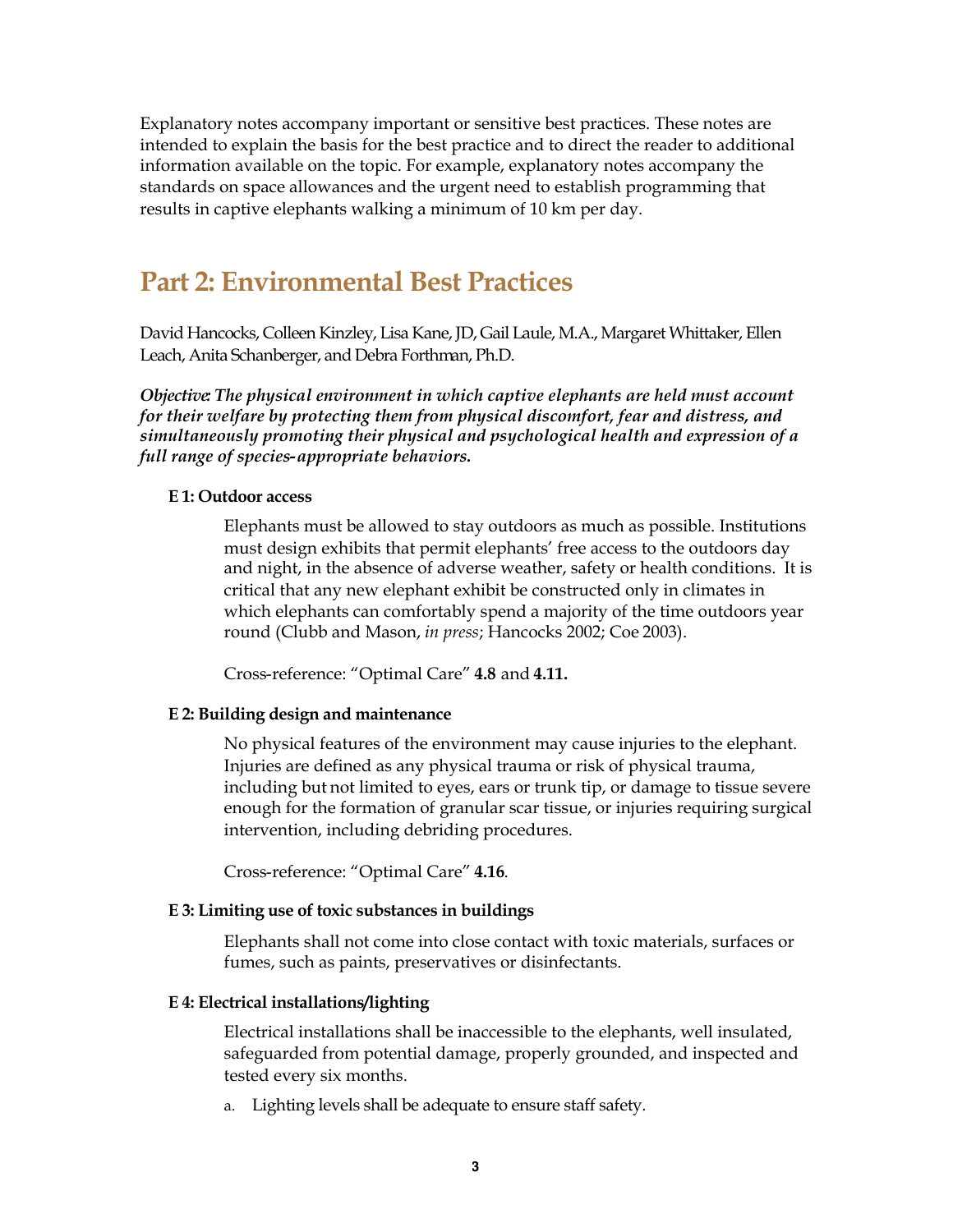- b. Full-spectrum lighting of appropriate (tropical) intensity is required in those facilities utilized as winter quarters.
- c. Natural lighting shall also be utilized through skylights with fullspectrum glazing and similar design features (Rosenthal and Xanten 1996).
- d. Artificial lighting in night quarters should employ rheostats to allow gradual introduction of soft, low-level full-spectrum lighting (equivalent to starlight/moonlight) during nighttime.

## **E 5: Restraint chutes**

Each elephant facility shall be equipped with an elephant restraint device (ERD) subject to routine maintenance, testing and inspection.

- a. The ERD should offer protection from extreme weather conditions such as wind, rain, and temperature fluctuations.
- b. It is recommended that the restraint devise open widely enough to allow an elephant to lie down if necessary.
- c. An ERD should be accessible from multiple holding areas, especially quarantine or isolation/sick stalls.

### **E 6: Keeper/Staff access**

Facilities must be designed to provide safe keeper/staff access to elephants in multiple areas. Access must include direct, tactile access to multiple animals at one time for husbandry and veterinary purposes, and must be appropriate for protected contact training (see, e.g., Rosenthal and Xanten 1996).

- a. Facilities must be designed to provide sufficient, safe, shielded access to elephants in holding and transfer areas and exhibits. Amount, type, and location of shielding should be appropriate to the sex and temperament of the individual animals.
- b. All gates, hydraulic or manual, must be operated from keeper areas with clear sight lines from keeper area to gates.
- c. Facilities must allow for protected keeper access to elephants during the movement of animals between and within enclosures (Rosenthal and Xanten 1996).
- d. Facilities must provide necessary access points to carry out husbandry and veterinary procedures including: holes of different sizes and location to accommodate animals of different sizes and temperament; platforms to allow keepers easy access to elephants' eyes, ear, and back; foot holes that comfortably accommodate an elephant's foot during protracted foot work and allow adequate space for human hands; and save access for health assessment.
- e. Facility design must allow keepers to work and move through the area without being within trunk's reach of elephants. Facilities must allow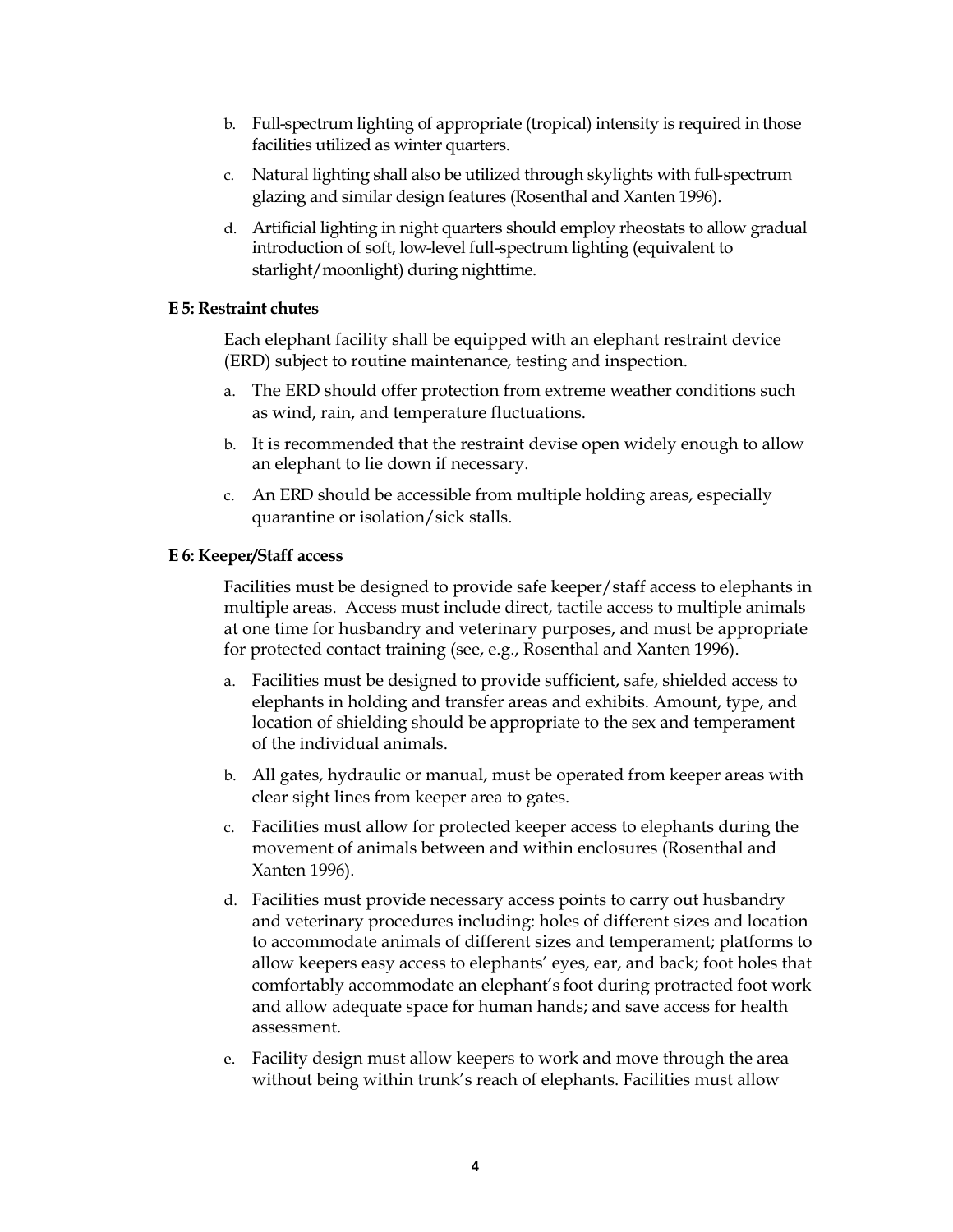keepers to interact with single or multiple elephants at the same time and at one location.

- f. Facilities must allow separation of individuals for training purposes and/or for animal safety or health purposes.
- g. Facilities must have multiple locations where staff may enter the elephants' space once elephants are safely and appropriately restrained for veterinary or emergency purposes. Provision should be made to permit chains on one or all four legs.
- h. Facilities must be designed to have maximum visual access to elephants to monitor behavior.
- i. Holding areas must allow multiple options for separate or group housing to deal with social incompatibilities. Routine and frequent chaining is not an acceptable method for managing social interactions (Brockett, Stoinski, Black, Markowitz and Maple 1999).

### **E 7: Facilitating introductions**

Appropriate facilities must be available to facilitate all phases of the introduction process of new members to the existing social group. Due to the multiple phases of introduction, including visual and olfactory contact only, to limited tactile contact, to greater tactile contact, to full physical contact with escape areas for animals to retreat to while the relationship is being established, facilities must also allow keeper access to safely intervene to disrupt interactions that may lead to potential injury.

### **E 8: Space allowances**

- a. Indoor facilities used only for overnight housing shall provide at least 60 sq. m (650 sq. ft.) of space for each female elephant and for any calf.
- b. Indoor facilities used for winter quarters shall provide at least 185 sq. m (2000 sq. ft.) of space for each female elephant and for any calf.
- c. Indoor facilities used only for overnight housing shall provide at least 110 sq. m (1200 sq. ft) of space for each male elephant.
- d. Indoor facilities used for winter quarters shall provide at least 370 sq. m (4000 sq. ft) of space for each male elephant.

*Note*: *The overnight space of 60 sq. m. was calculated by determining the space necessary for an elephant to sleep without lying in its own waste.*

### **E 9: Flooring**

a. Floors shall be made of non-slip material, rubberized material or natural substrate and be maintained to reduce the risk of slipping. Ideally artificial flooring would have a rubberized or other coating providing a degree of flexibility, elasticity and thickness comparable to a natural substrate (Clubb and Mason, *in press*).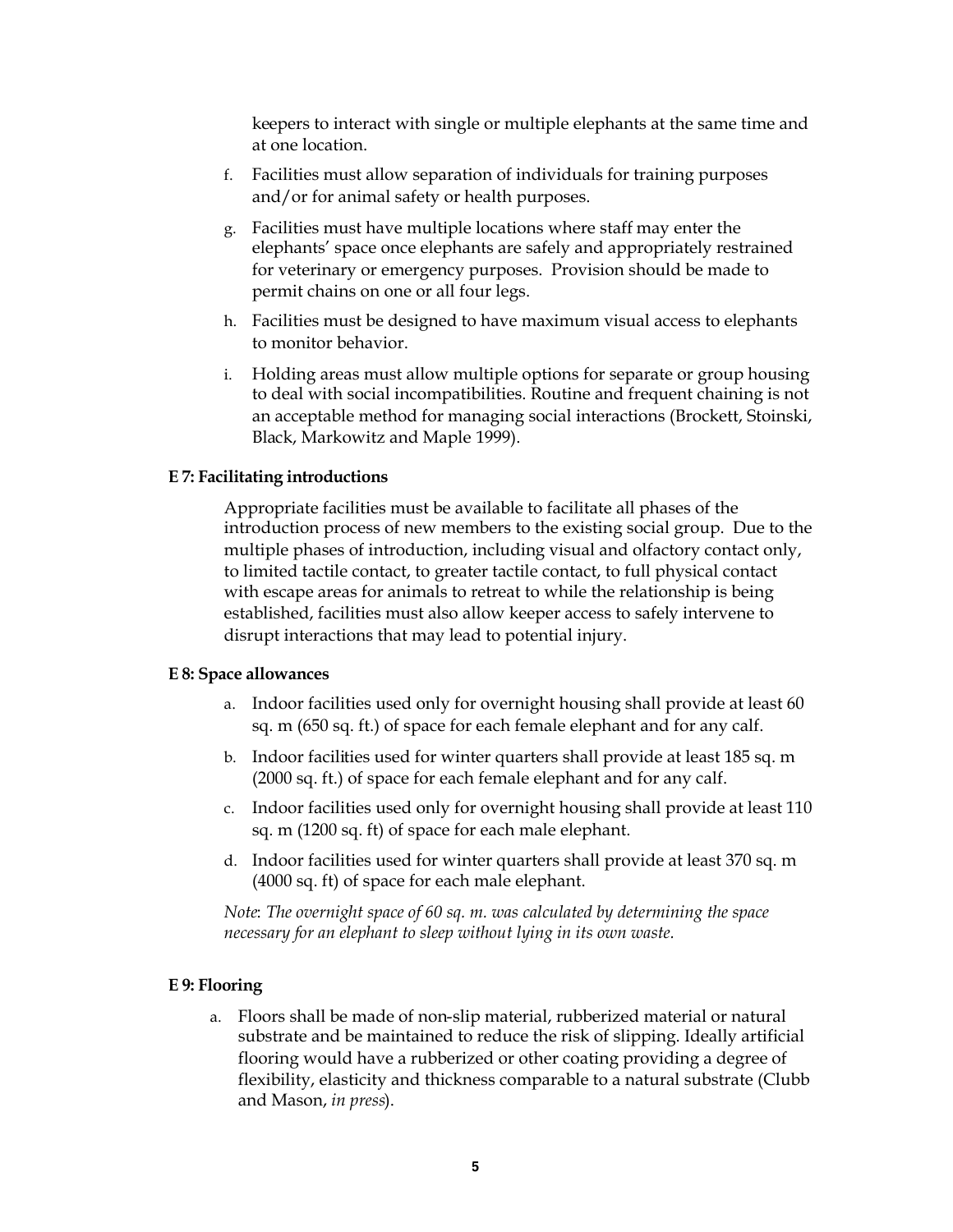- b. Floors may not be so rough as to contribute to foot damage (Clubb and Mason, *in press*).
- c. Smooth concrete floors may be grooved or treated with a nonslip coating.
- d. Waterproof soft coverings or similar temporary floor covers shall be provided to elephants confined to hard indoor surfaces for eight or more hours (e.g. Sommer 1974; Glickman and Caldwell 1994).
- e. At least one-half of the flooring of winter quarters shall be heated during periods of cold weather. Heated flooring shall be accessible to every elephant. Floor temperature shall be moderated to prevent over-drying or burning of feet, nails, body pressure points or other vulnerable part of the elephant's body.
- f. Floors shall be graded to ensure good drainage (Rosenthal and Xanten 1996).
- g. Floors shall be cleaned with sufficient frequency to provide a clean, dry surface for a majority of the time that elephants are confined indoors (Csuti et al. 2001).

### **E 10: Special holding areas**

Each housing unit shall include an isolation/quarantine area for sick or injured animals of sufficient size to permit the safe and effective delivery of veterinary care (Rosenthal and Xanten 1996) and the removal of the animal to a remote necropsy site should it die.

An area for loading and unloading elephants must be designed. This area should readily accommodate the loading and unloading of a crate, and a rear or side-loading trailer. This loading area should be accessible to the quarantine or isolation stalls.

### **E 11: Freedom of movement**

The interior shall be designed to promote freedom of contact between established group members. Interiors must be designed in a manner that provides a continual flow of movement or "free flow" with no dead ends (Glickman and Caldwell 1994; Forthman, McManamon, Levi and Bruner 1995). Design flexibility should include options allowing elephants to choose physical and visual privacy and barriers to meet their social needs.

### **E 12: Confinement**

The interior shall be designed to permit the option of confining an individual, pair or grouping to a particular space without preventing movement of the other elephants in and out of the barn. Overnight chaining of elephants is prohibited. There shall be areas where elephants can be temporarily and safely chained for veterinary procedures and in emergency situations when movement is not an option.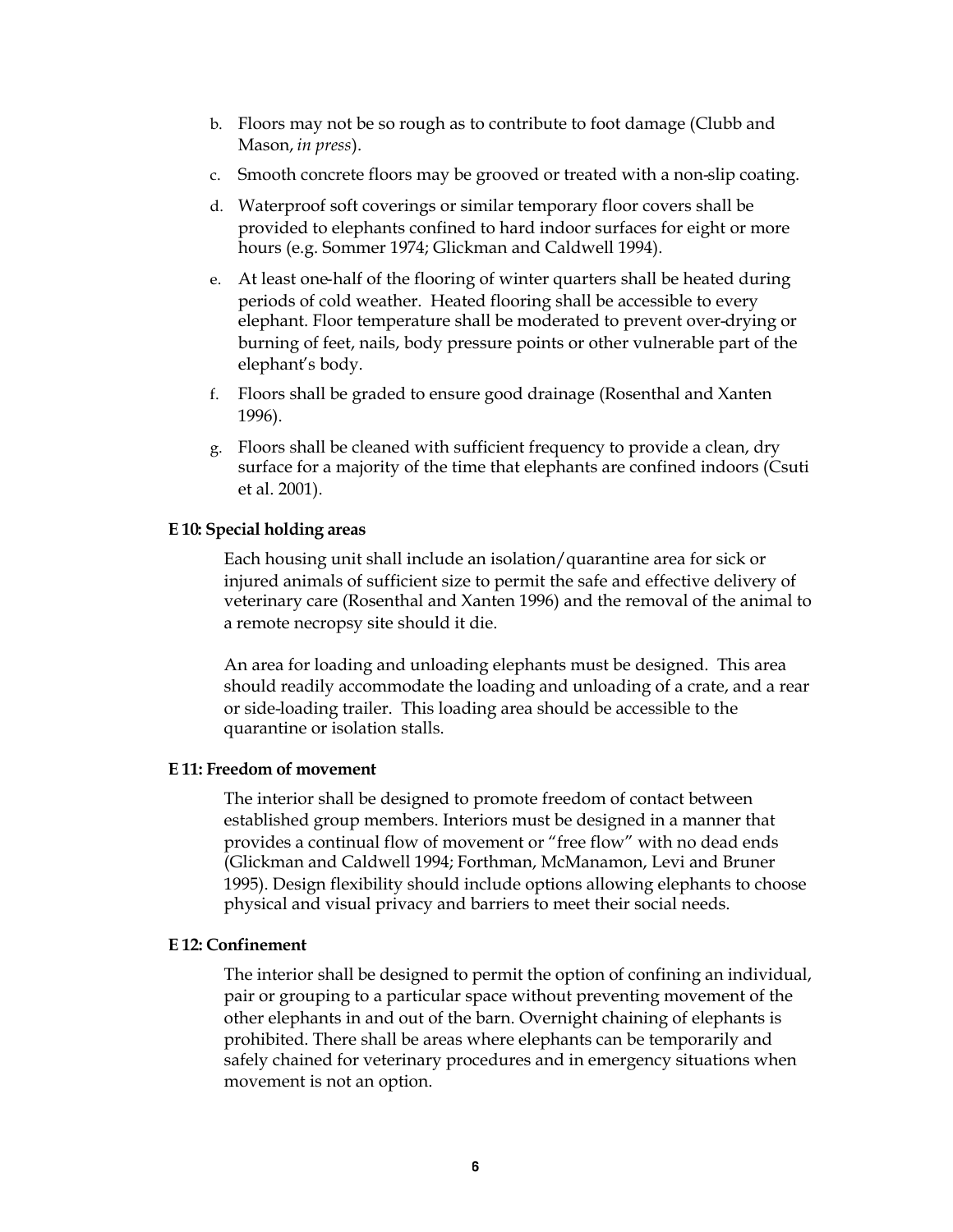Crossreference: "Optimal Care" **4.23**.

*Note*: *The deleterious effects on elephants subject to overnight chaining are well documented (Lehnhardt 1984; Brockett et al. 1999; Gruber, Friend, Gardner, Packard, Beaver, and Bushong 2000; Clubb and Mason in press). Of developmental concern, controlled experiments with small mammals have demonstrated that the sensory feedback accompanying movement plays a vital role in perceptual development (Leach, 1995).*

## **E 13: Thermal conditions**

- a. During winter months, indoor ambient temperatures shall be maintained at no less than 16 C (60 F) unless the elephant's behavior indicates a lower temperature is appropriate.
- b. Isolation/quarantine holding areas intended for veterinary use (see **E 7**) shall be capable of being heated to 21C (70 F).
- c. During warm weather, indoor ambient temperatures may not exceed 23.5C (74 F). If ambient temperatures exceed 23.5C (74 F), then access to alternatives like an outdoor night corral or pool must be provided (Langman 1990, 1996; Sampson 1999).
- d. When temperatures fall below 4.5C (40F), elephants given access to the outside must be provided simultaneous indoor access or access to an outdoor area heated above 4.5C (40F).

*Note*: *Kinzley (Pers. comm.) advises that captive elephants display discomfort with ambient air temperatures that are too high by throwing feces on themselves when confined. Different animals prefer different minimum indoor temperatures. For example, at the Oakland Zoo one elephant prefers an air temperature inside the barn from 5.5 C to 7C (45F to 50 F), while another prefers 15 C to 17.5C (55F to 65F). The Oakland Zoo accommodates these preferences by individualizing the air temperature in each stall. It has also been observed that elephants may throw water on themselves when ambient air temperatures are too high.*

### **E 14: Ventilation**

Effective ventilation of all indoor spaces, defined as four air changes per hour, shall be provided. Air movement shall be at low velocity to avoid drafts and shall exclude ingress of rain or snow.

### **E 15: Space allowances, design and maintenance**

Outdoor exhibit space must be of sufficient size and complexity to achieve the following performance goals:

a. Healthy elephants shall have sufficient space to travel a minimum of 10 km (7 miles) on a daily basis while engaged in natural behaviors like foraging, feeding, exploring, socializing and the like (Seidensticker and Doherty 1996; Hancocks 1996, 2002; Coe 2003). All elephants shall have access to useable pasture year round and grassy pasture 6 months out of every 12.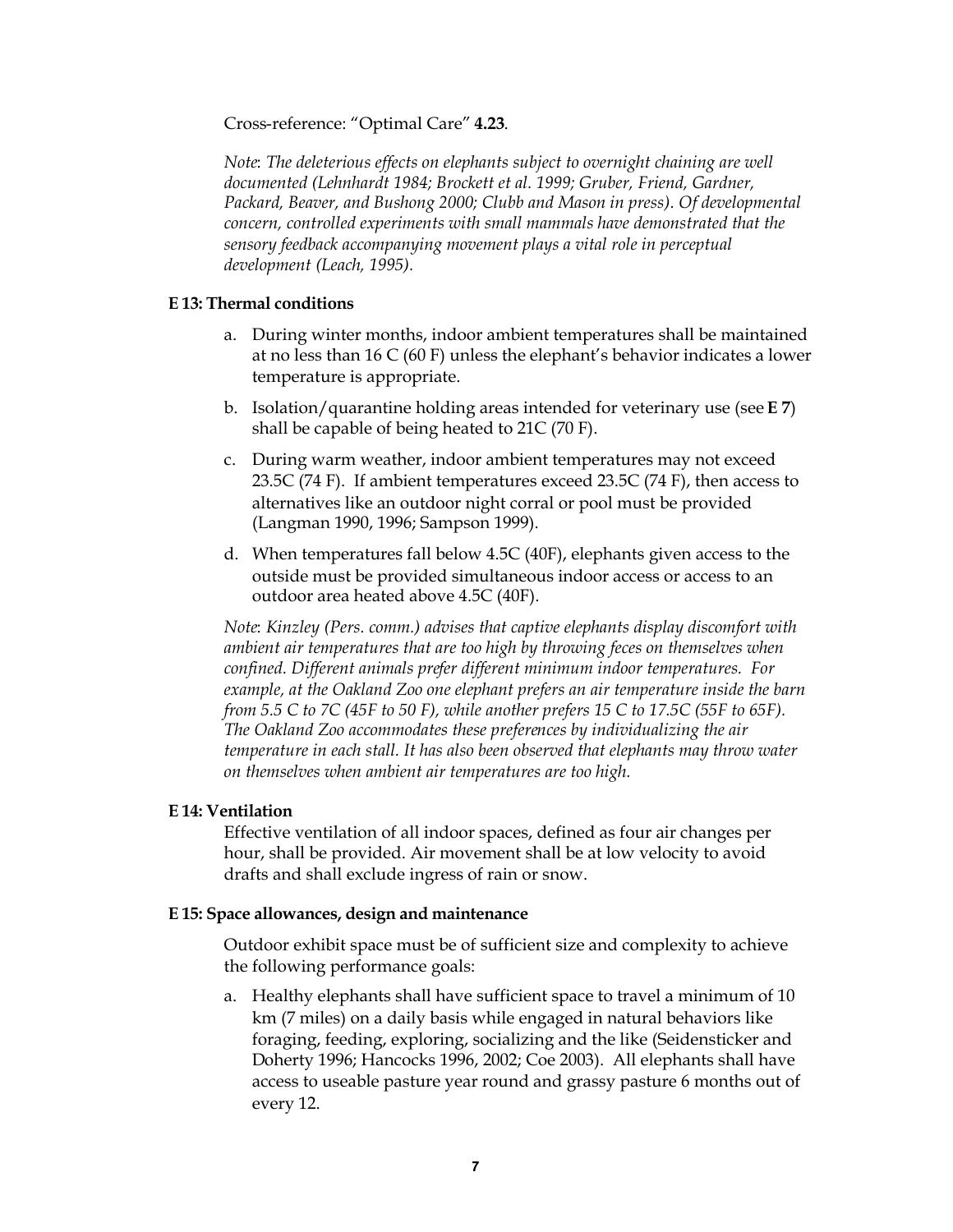*Note: Elephants are physically vigorous, non-territorial animals that move almost continuously for 20 out of every 24 hours (Moss 1988). Sukumar (2003) calculates that elephants range 10 to 20 km (7 to 13 miles) per day without regard to species type. It follows that elephants must be given a space sufficient to meet their exercise needs, minimize competition for resources, maximize opportunities for socializing or refuge from socializing and maximize flexibility for caregivers to provide enrichment.*

*See "Improvement in Elephant Management at the Oakland Zoo," for a pragmatic discussion of the use of browse, training opportunities, exhibit configuration and nighttime outdoor access to create conditions in which three (3) captive adult elephants walked 3.2 km (2 miles) a day in an enclosure totaling only 6,000 sq. m (1.5 acres). Using pasture rotation techniques, Oakland Zoo's staff provides their elephants ongoing access to significant grassy pasture year round. After the exercise and enrichment program was put into place, Oakland's elephants each lost between 500 and 700 pounds.*

- a. Elephants must have access to their outdoor holding/exhibit areas with natural substrates 24 hours a day, in the absence of temporary adverse weather, safety or health conditions (Seidensticker and Doherty 1996).
- b. A variety of substrates and substrate types shall be provided (Seidensticker and Doherty 1996; Baer 1998, 282-283) including different types of clean dirt, mulch, sand, well-established grasses and sedges, etc. (Forthman et al. 1995).
- c. Outdoor space shall be graded for effective drainage (AZA 2003).
- d. Outdoor holding/exhibit spaces shall include multiple dry areas capable of routine cleaning on which feed, minerals, etc., may be placed.
- e. Outdoor exhibit space must include a variety of slopes and terrain sufficient to allow and encourage significant muscular activity. Slopes and terrain must be of sufficient height to provide viewing vistas for the elephants (Clubb and Mason in press; Hancocks, pers. comm.).
- f. Configuration of the exhibit area must include destinations, like quiet pools, trees, rock features, and options for the elephants to socialize or to avoid socializing (Seidensticker and Forthman 1998; Baer 1998; Coe 2003).
- g. Outdoor space shall be cleaned daily or more often of solid waste unless the space is large enough to allow pasture rotation (AZA 2003).
- h. Outdoor exhibit/holding areas shall provide space to separate an individual to address behavioral issues or to provide safe and effective veterinary care (Baer 1998).
- i. Outdoor exhibit/holding areas shall provide multiple sites for wet (mud) and dry (dust) wallows (Forthman et al. 1995).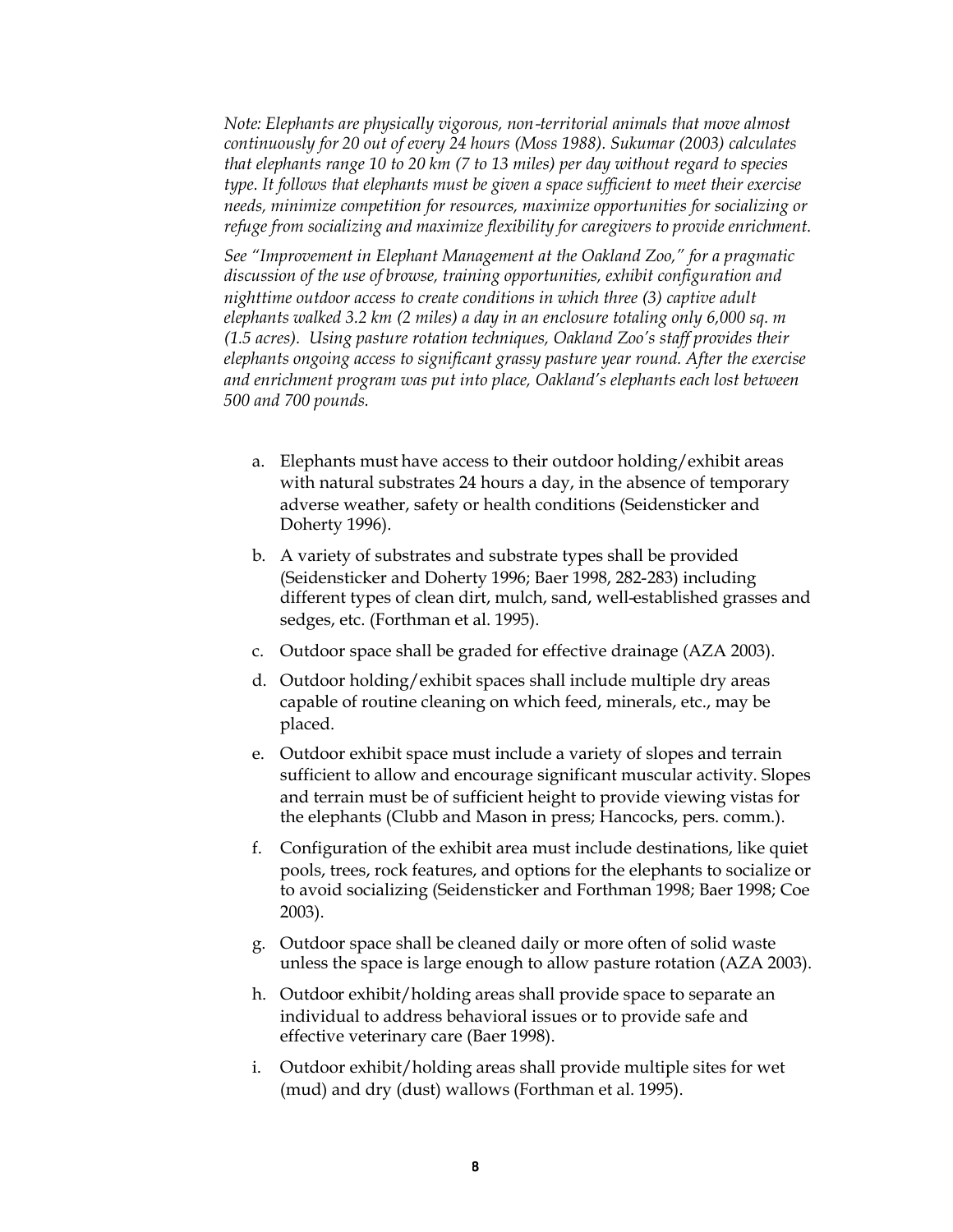*Note: The most useful shape for zoo paddocks is typically elongated, so that the length is greater than the depth. This creates the best viewing opportunities for visitors and allows for the introduction of pockets of vegetation along the viewing edge to enliven the viewing sequence and to create openings for sheltered and discrete viewing bays. More importantly, it encourages the animals to circulate and explore. This benefit is enhanced if islands of vegetation and other environmental features are included within the paddock, so that the animal space is not simply one empty and undefined space. If the vegetation in these paddock islands is sufficiently dense and tall, this will provide shade to the interior of the paddock, and will also define specific spaces to increase spatial cognition and to enhance visual interest by alternately revealing and hiding views. There should be no angles less than 90 degrees for any part of the perimeter of the main enclosure, to avoid animals getting trapped. The topography should be varied and, especially for elephants, should present sufficient variation to ensure some challenges for them to exercise their muscles in regular daily activities (Hancocks, personal comm.).*

### **E 16: Fencing**

- a. Fencing shall be maintained in good condition and must be capable of withstanding an elephant's physical strength and curiosity. Pipe and cable fencing is recommended for adult cows and calves. Bull fencing should withstand the force a 7-ton animal can exert (Hancocks 1996).
- b. Doors and gates shall be configured to prevent elephant escapes and to protect staff.
- c. All fencing or other containment systems must prevent contact between elephants and the public.
- d. Doors and gates must be designed to withstand the force of an adult elephant. Back-up generators must be on line to operate hydraulic or electrically powered doors or gates (AZA 2003).
- e. Ha-ha moat systems, with a perpendicular face on the public side and a 30-degree or less slope on the animal side, are acceptable. Other drymoat containment systems are prohibited as they pose a substantial threat to elephants; deep, narrow-sided and hard surfaced moats are particularly dangerous (Hancocks 1996; AZA 2003).

*Note: Rhino Ark reports that the Aberdare fence "is a flagship operation in terms of quality construction/longevity of materials in Kenya." It is not purely an elephant fence but is designed to protect farmers from all types of marauding animals. Core details include: high tensile wire used throughout, fence is seven feet above ground and three below and contains six high tensile wire strands in the four feet above three feet of tight lock wire mesh, 10-foot plastic posts are sunk three feet, electrification is 5,000 to 7,000 volts (Church, C. pers. comm.).*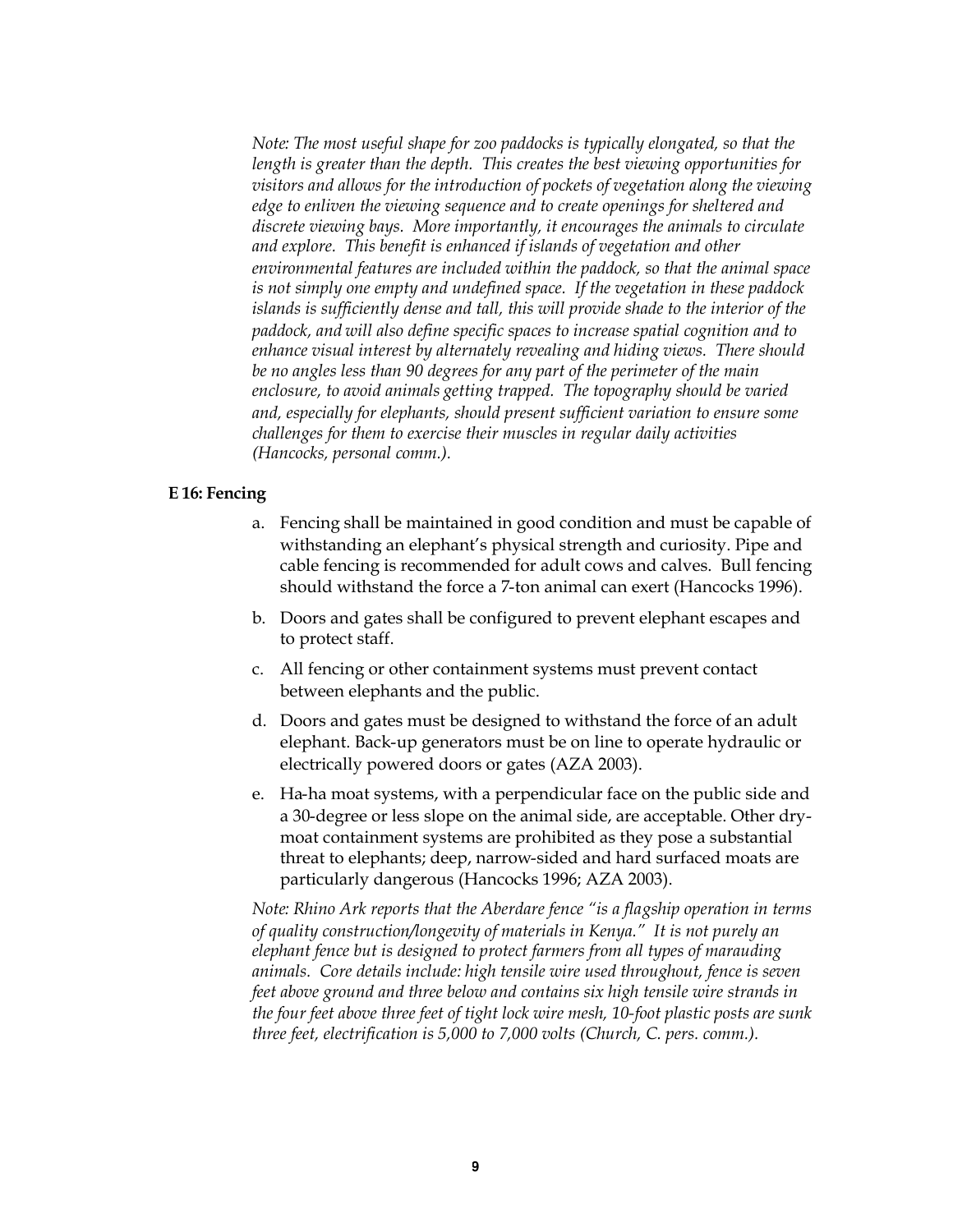### **E 17: Limiting use of toxic substances in outdoor holding/exhibit areas**

Elephants shall not come into close contact with toxins or fumes while in outdoor holding and exhibit areas.

### **E 18: Thermoregulation**

Outdoor holding and exhibit areas shall provide elephants a variety of options for thermoregulation to allow the elephant to maintain an appropriate core temperature (Langman et al. 1996; Rees 2002).

Crossreference: "Optimal Care" **4.11.**

### **E 19: Windbreaks**

Windbreaks of sufficient height and density to be effective may include buildings, manmade shelters, natural shelters like tree belts, or natural geographic features.

### **E 20: Sun /Shade**

Shade from the sun, with wind and without wind, shall be available whenever an elephant is on exhibit or in an outdoor-holding area (Langman 1985, 1990, 1996, 1997; Forthman et al. 1995).

Crossreference: "Optimal Care" **4.11**.

### **E 21: Water features**

- a. All outdoor exhibit areas shall provide access to one or more deep pools that provide graduated increasing depths to allow several adult elephants to submerge simultaneously (Seidensticker and Doherty 1996; Markowitz and Aday 1998).
- b. All outdoor pools shall be equipped with high-volume filtration system or other system ensuring sufficient water exchange to avoid build-up of waste materials.
- c. Pools should have multiple entry points to prevent one elephant trapping another in the pool.
- d. Entry into the pools should be gradually stepped or sloped to allow elephants easy access, and should be surfaced to allow good footing while preventing foot or skin abrasions (Forthman et al. 1995).
- e. It is recommended that pools be located to permit staff reasonable proximity to it for training purposes.

### **E 22: Tactile**

a. Varied rubbing surfaces at varied heights shall be installed in both indoor and outdoor exhibit areas. These are particularly useful if near a pool (Forthman et al. 1995).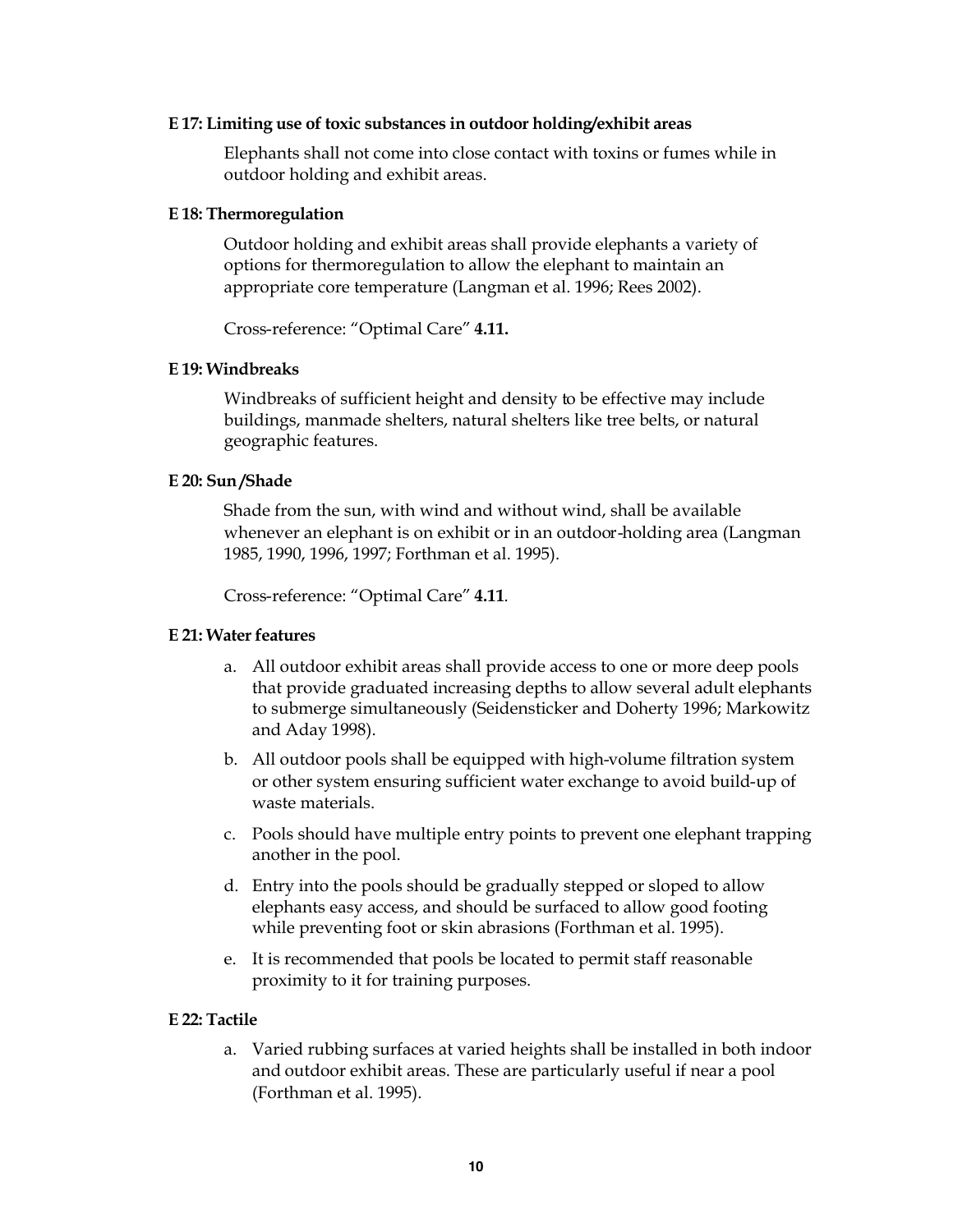b. Both wet and dry wallows (see **E 12** j) shall be provided in indoor and outdoor exhibit areas.

# **E 23: Auditory**

Non-species-specific noise (i.e. from ventilation fans, blowers and other mechanical systems, and traffic and amusement rides) shall be kept to an absolute minimum in both indoor exhibit space and outdoor exhibit areas (Peterson 1980; Stoskopf 1983; Krause 1989; Gold and Odgen 1991; Forthman et al. 1995; Forthman 1998). Special attention must be paid to minimizing low frequency noise, including seismic noise, due to elephants' sensitivity to these sounds.

Crossreference: "Optimal Care" **4.13.**

# **Part 3: Enrichment Best Practices**

Lisa Kane, JD, David Hancocks, Gail Laule, M.A., Ellen Leach and Debra Forthman, Ph.D.

*Objective*: *Planned, systematic enrichment strategies based on a thorough knowledge of elephant species' natural history are critical to promote an individual elephant's* behavioral competence and to preserve the range of species-typical behaviors.

# **EN 1: Design features/outdoor exhibit space**

- a. Exhibit layout shall provide multiple opportunities for socializing and refuge from other elephants and the public's view (Seidensticker and Doherty 1996; Seidensticker and Forthman 1998; Schulte 2000).
- b. Exhibit layout shall provide features permitting novel and variable placement of sensory-stimulating scents, objects, minerals or forage (Seidensticker and Doherty 1996; Markowitz and Aday 1998).
- c. Exhibit spaces shall afford a diversity of both long and short views within and outside of the enclosure.
- d. Varied rubbing surfaces, whether rocks, tree stumps or other large sturdy objects, at differing heights, shall be installed (Forthman 1998; AZA 2003).
- e. Easy and ready access for vehicles such as cranes, trucks and bobcats must be provided.
- f. Large trees or shade devices must be included in the design so as to cast shade over at least 33% of the exhibit space and 66% of any individual holding space at any time of day during warm weather (Hancocks pers. comm.).

Crossreference: "Optimal Care" **4.154.18.**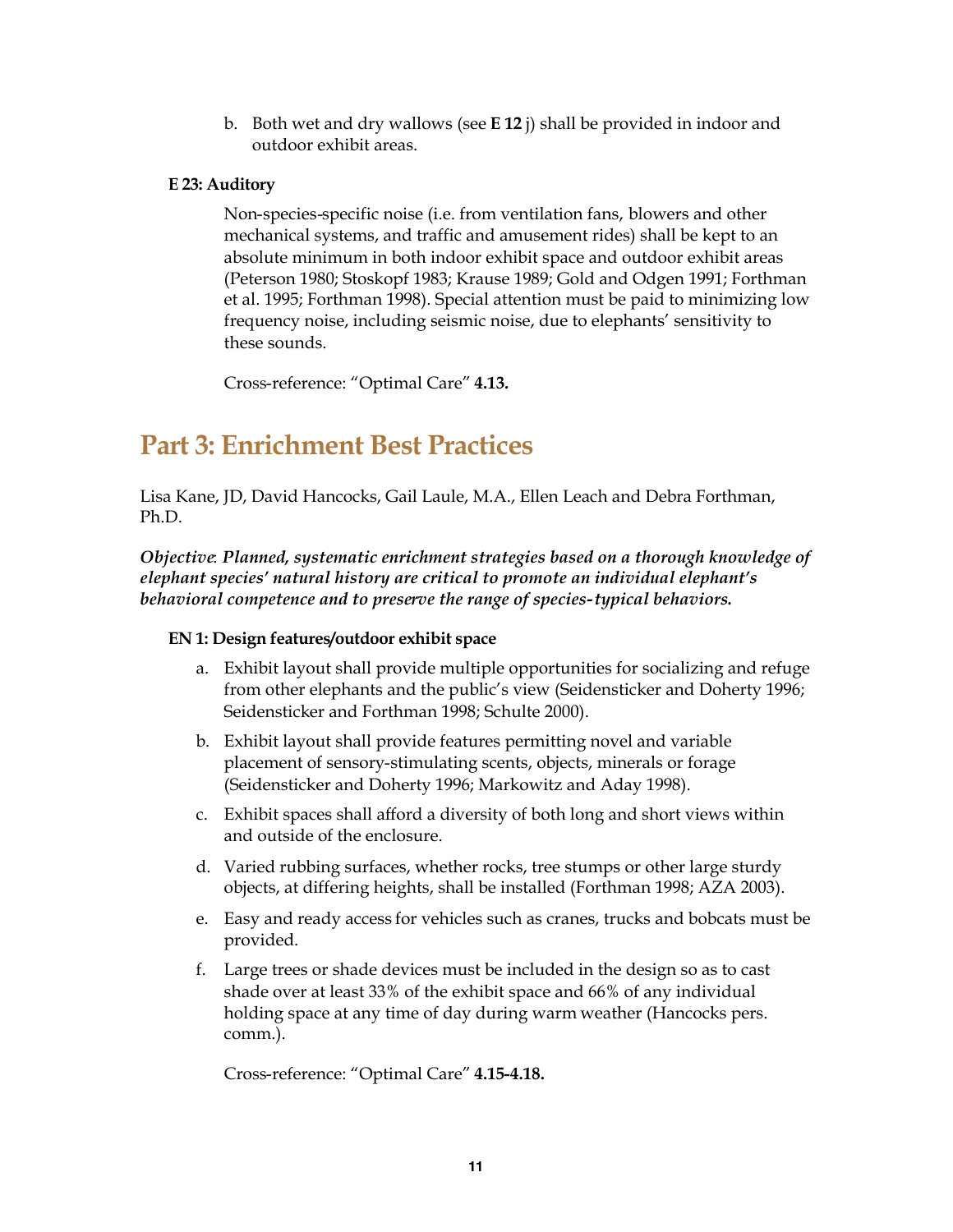### **EN 2: Building design features**

- a. Indoor holding and exhibit areas shall be designed to promote opportunities for elephants to socialize freely with companions with which they are fully integrated. Areas of refuge shall also be provided (Seidensticker and Forthman 1998; Schulte 2000; Coe 2003).
- b. Indoor exhibit areas shall be designed to provide novel and varied locations of scent, minerals, or other stimulating objects (Shepherdson 1998).
- c. Indoor winter quarters shall provide indoor wet (mud) and dry (dust) wallows (Seidensticker and Doherty 1996; Clubb and Mason *in press*).
- d. Indoor areas should be designed to provide varied locations and methods to offer daily browse, feed and hay (Seidensticker and Doherty 1996).
- e. Indoor winter quarters shall be designed to maximize utilization of natural sunlight. Broad-spectrum lighting fixtures shall be placed to maximize benefit to the elephants.
- f. Indoor holding and exhibit areas shall include varied rubbing surfaces at varied heights.

# **EN 3: Exhibit furniture**

- a. Outdoor areas: Staff shall rotate appropriate exhibit furniture (e.g., street sweeper brushes, large tires, climbing rocks, scratching posts, sticks, logs, root balls, and sunken trees) in and out of the exhibit areas on a sufficiently regular basis to maximize physical and mental stimulation (Shepherdson 1998; Poole 1998).
- b. Indoor areas: Staff shall provide and rotate appropriate exhibit furniture in and out of the exhibit areas on a sufficiently regular basis to maximize physical and mental stimulation and minimize habituation (Shepherdson 1998; Poole 1998; Hancocks pers. comm.).

# **EN 4: Food**

Fresh browse and other edible plant material shall be provided on a daily basis (Baer 1998, 28587), and be introduced into the exhibit with temporal and spatial variability (Seidensticker and Doherty 1996; Kreger et al.1998, 69; Clubb and Mason *in press*; Baer 1998, 288-89) permitting each elephant approximately 16 hours of browsing, foraging or feeding each day (Seidensticker and Doherty 1996; Lindburg 1998, 26668; Club and Mason *in press*) whether outdoors or indoors.

Crossreference: "The Case for Optimal Care" **4.15** and **4.18**

*Note: "Activities concerned with food-getting and food consumption offer excellent opportunities for enriching captive animals" (Lindburg 1998, 264). Given the central importance of foraging and feeding to elephant's habitat use and activity budget, the provision of foraging activities is important to the well-being of captive elephants.*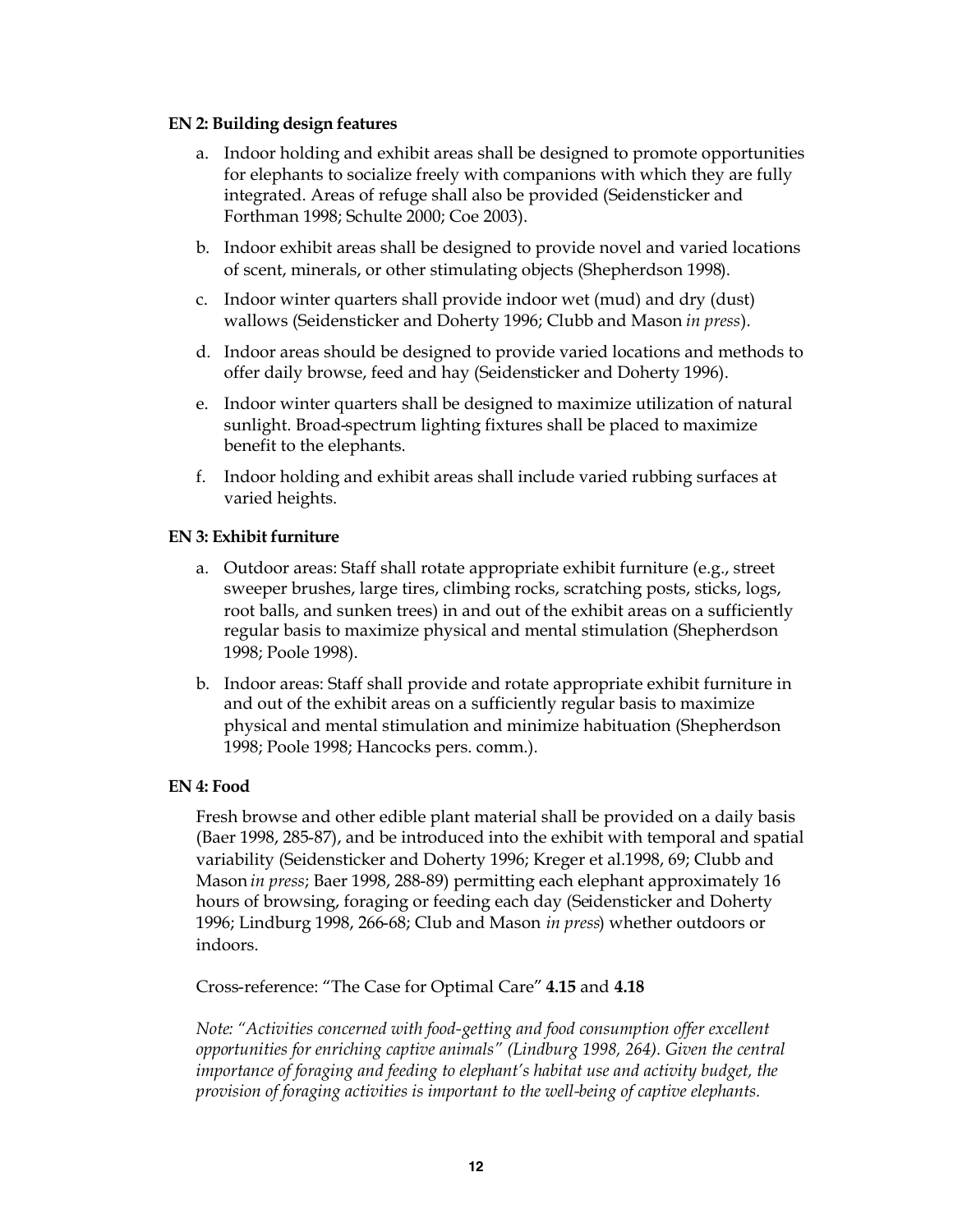### **EN 5: Water Features**

- a. The elephants shall have free access to water features whenever they are in the outdoor exhibit (Seidensticker and Forthman 1998).
- b. Multiple wet (mud) and dry (dust) wallows shall be available (Seidensticker and Forthman 1998).
- c. Indoor holding/exhibit areas utilized as winter quarters shall provide one deep pool in which three elephants may submerge simultaneously (Seidensticker and Doherty 1996).
- d. Indoor holding/exhibit areas shall provide one shallow pool or sprinkler system.
- e. Indoor holding/exhibit areas shall provide at least one wet (mud) wallow and one dry (dust) wallow (Seidensticker and Doherty 1996).

### **EN 6: Olfactory**

Enrichment shall include olfactory stimulation through novel and varied placement of scents.

Crossreference: "Optimal Care" **4.13.**

### **EN 7: Planning and implementation**

- a. Effective, systematic enrichment aimed at enhancing species-appropriate behavior results from careful planning. Accordingly, the competence of each elephant shall be assessed in terms of its species' natural history and its individual competence and a program developed to ameliorate deficiencies and support strengths (Swaisgood, Ellis, Forthman and Shepherdson 2003; Laule and Desmond 1998).
- b. Enrichment should be scheduled on a daily, weekly, or monthly basis in order to insure variability. Success of enrichment shall be regularly and systematically assessed.

*Note*: *The practice of confining elephants to indoor quarters for the duration of winter should be abolished. Elephants should be able to comfortably, routinely spend the majority of time year round outdoors. Shorter periods of confinement during inclement weather may be inevitable, but must be addressed by providing stimulating options and behavioral alternatives to maintain and promote exercise and mental acuity. Reasonably adequate enrichment under these trying circumstances results only from careful planning. Accordingly, daily plans addressing the full range of issues, including exercise, bathing, foraging, socializing and training must be developed, implemented, evaluated and redesigned as needed (Shepherdson 1998; Laule and Desmond 1998; Swaisgood, et al. 2003).*

*See Enrichment Guidelines, AZA Elephant Management Standards (2003) and "Improvement in elephant management at the Oakland Zoo" (Kinzley 2001) for discussion of enrichment strategies that also encourage exercise for captive elephants.*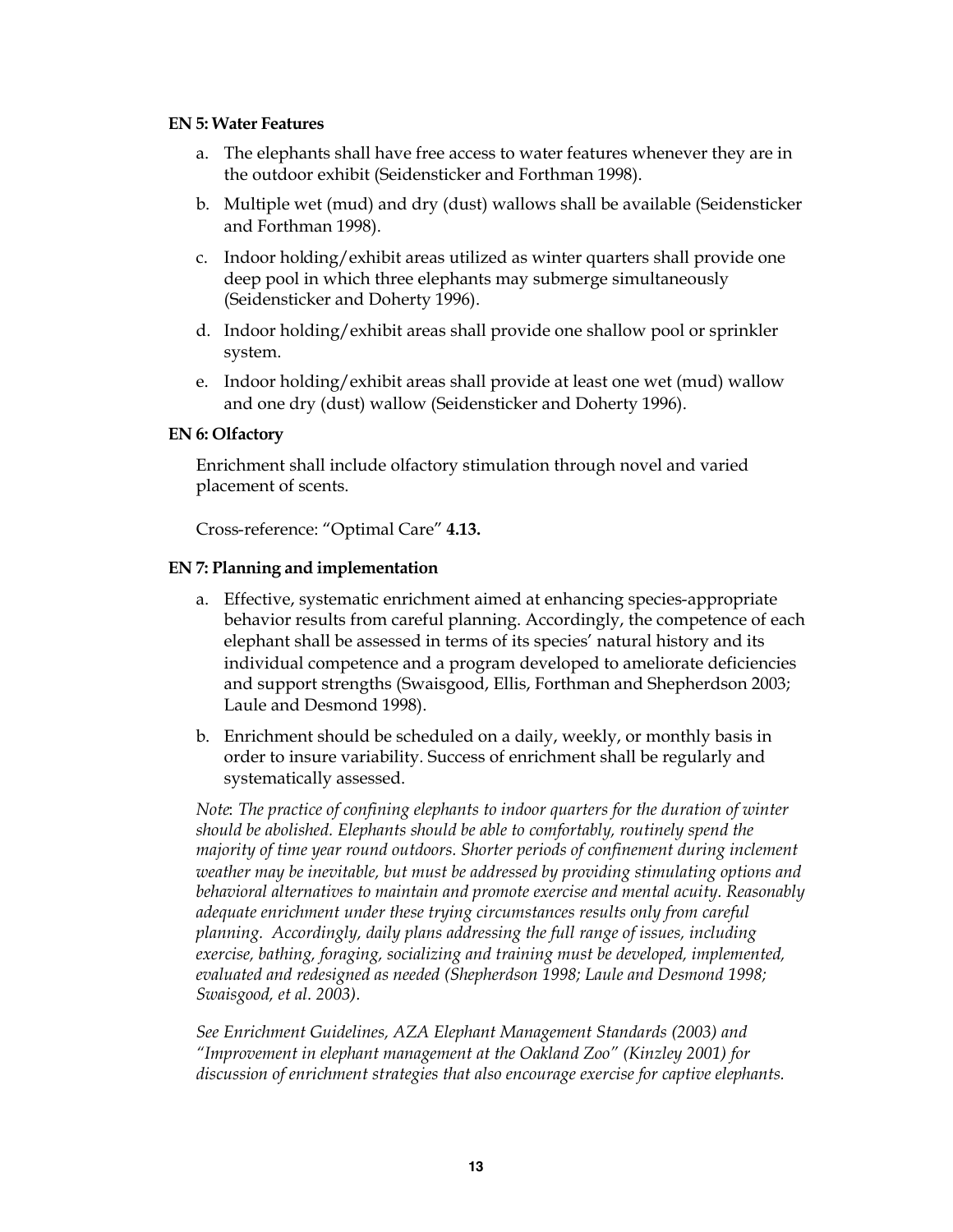# **Part 4: Occupational Best Practices**

Lisa Kane, JD, Colleen Kinzley, Debra Forthman, Ph.D., and Gail Laule, M.A.

*Objective*: *Elephant species' activity cycles and use of habitat are keys to their success in the wild and welfare in captivity. The provision of ample space and opportunity for movement and foraging are vital to ensure captive elephants' welfare.*

### **O 1: Exercise**

Large exhibits or habitats are essential to permit the placement of varied resources in multiple sites to promote exercise (Hancocks 1996; Seidensticker and Doherty 1996; Coe 2003). It is recommended that a healthy captive elephant walk a minimum of 10 kilometers (7 miles) a day. A full range of exercise should be encouraged and designed for, including: walking, running, turning, reaching, stretching, climbing, bending, digging, pushing, pulling, and lifting.

Crossreference: "Optimal Care" **4.8, 4.11** and **4.12.**

*Note: Elephants are physically vigorous, non-territorial animals who move almost continuously for 20 out of 24 hours (Moss 1988). African elephant ranges can be thousands of square kilometers. For a brief description see Shoshani (1992, 141143). Asian elephants may also range over thousands of square kilometers (Sukumar 2003). African elephants may travel approximately 500 to 650 km (300 to 400 miles) during seasonal migrations (Langman 1995, 629). During migration, African elephants in Namibia may even travel 90 to 180 kilometers per day (Sukumar 2003). Elephants range daily over significant distances to exploit resources. Shoshani calculates 3060 kilometers (1937 miles) per day for African elephants (1992). Sukumar (2003) calculates 10-20 kilometers (7 to 13 miles) per day for elephants without regard to species. See "Improvement in elephant management at the Oakland Zoo," for a pragmatic discussion of the use of browse, training opportunities, exhibit configuration and nighttime access to the outdoors to create the conditions in which captive elephants walk a minimum of 3.2 km (2 miles) per day in exhibit space equaling 6,000 sq m (1.5 acres).*

### **O 2: Foraging**

Food or browse shall be distributed in a manner that permits and encourages significant, sustained foraging behavior for at least 16 hours each day (Seidensticker and Doherty 1996; Lindberg 1998; Clubb and Mason in press). A variety of enrichment and environmental features should be provided that require animals to work for their food, such as devices that must be opened,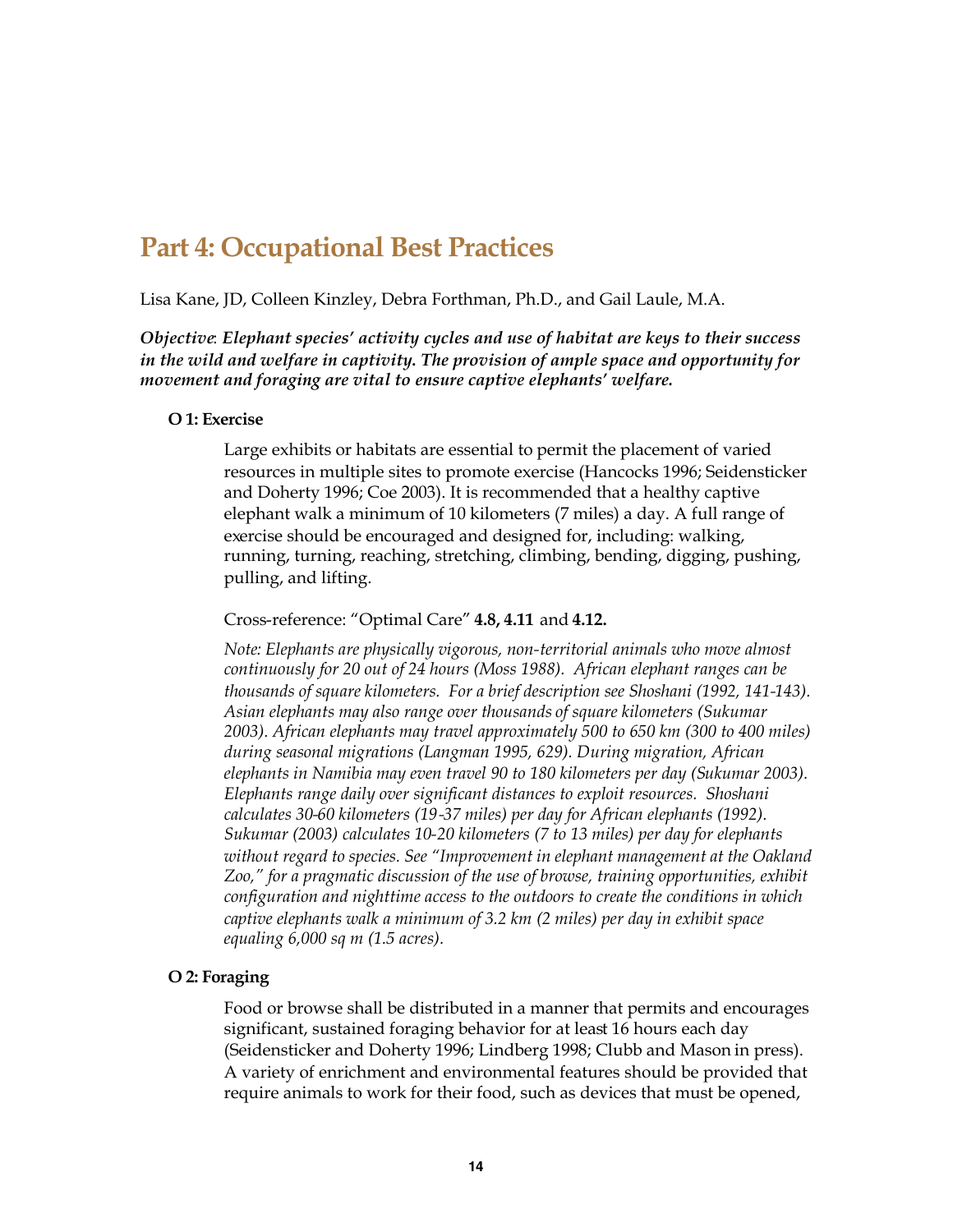are almost out of reach, include multiple steps, ration the amount of food, are triggered by behavioral responses and the like.

### Crossreference: "Optimal Care" **4.154.18.**

*Note: Because elephants are adapted for feeding on plant material with relatively low nutrient content, feeding occupies about 70 to 80 percent of their waking hours (Eisenberg 1981). Elephants spend approximately 16 to18 hours a day browsing, grazing and foraging. Given the importance of foraging and feeding to elephants' habitat use, including ranging patterns and occupational activities, activities concerned with food getting and food consumption are critical. Elephants must be offered basic occupational options that include adequate room to roam on a variety of substrates with access to appropriate plant material for near continuous feeding (Moss 1988; Eisenberg 1981; Estes 1999).*

*Institutions must develop feeding strategies that are constantly challenging for the elephants. For example, rather than placing hay on barn floors, some zoos place hay nets and specially designed hay containers at varying elevations that require the elephants to reach up and over certain structures (like walls) to retrieve the hay. Some placements require the elephants to kneel down and stretch their trunks under a containment fence to pull hay out of a hay container secured outside the exhibit (Schanberger person. comm.).*

#### **O 3: Bathing**

Access to wet and dry bathing areas shall be provided at least 12 hours each day.

*Note: Elephants bathe or dust themselves daily by choice (Moss 1988; Estes 1991; Sukumar 2003). Eisenberg reports that Asian elephants are never far from water (1981). Access to water, mud and dust wallows is, therefore, critical to captive elephants.*

#### **O 4: Socializing**

Elephants shall enjoy self-directed social access to each other a majority of the time, in the absence of health, safety or behavioral constraints or training sessions (Rees 2001; AZA EMS 2003). Self-directed social access means unrestricted (e.g. no chains and no barriers) physical contact for socially integrated animals. Enrichment and environmental features should be provided to encourage social behavior (Schulte 2000) that is cooperative as well as competitive, such as feeding devices that require two animals working together to access food, play devices that allow tug-of-war types of interactions, and the like.

Crossreference: "Optimal Care" **4.7, 4.19 and 4.20.**

*Note: Elephants are socially gregarious, intelligent animals, whose herd life is marked by routine periods of intense socializing apparently aimed at herd cohesion.*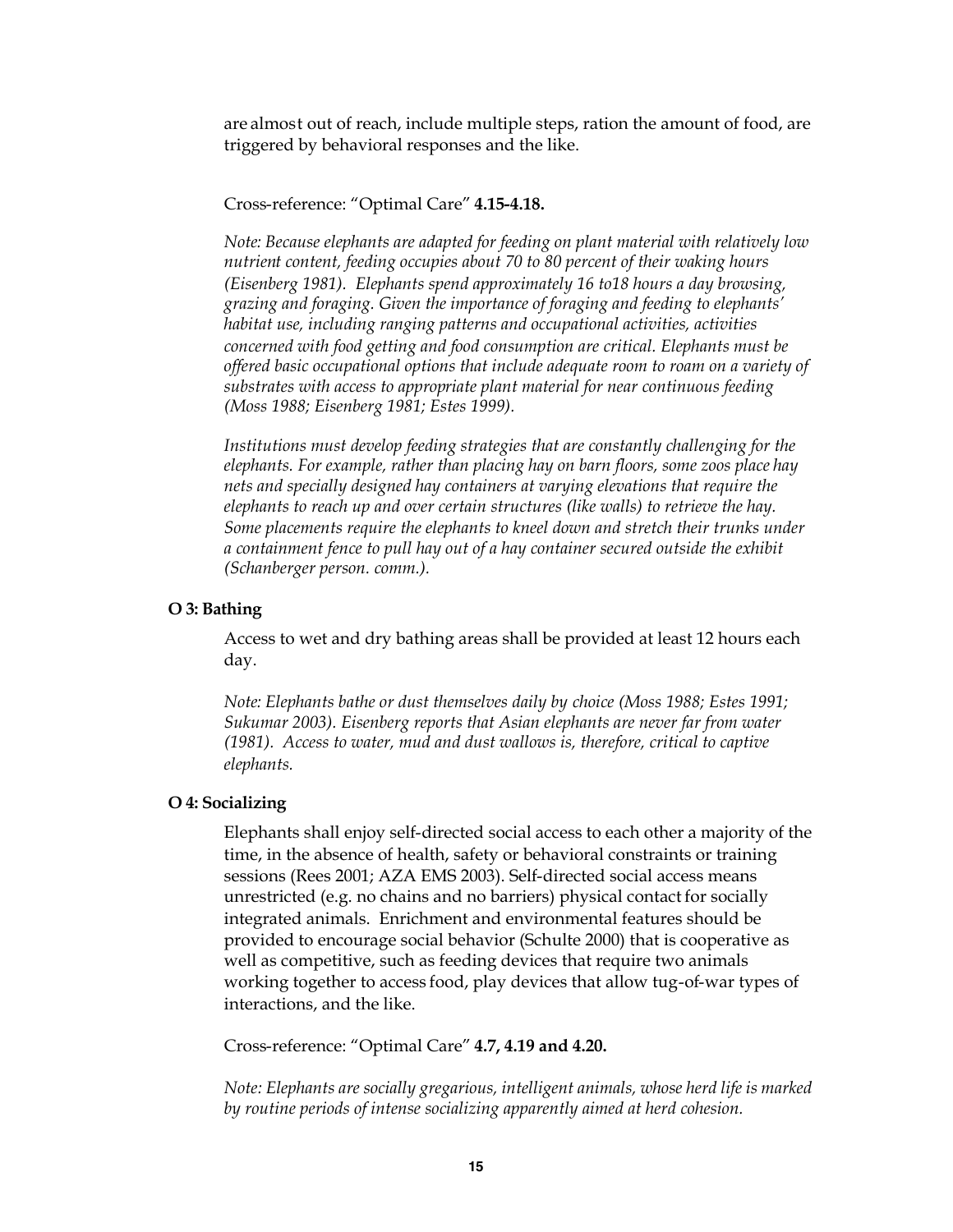*"Elephants are very much contact animals. Family members often stand touching while resting or drinking. They lean and rub their bodies together, and often touch one another with their trunks in various contexts" (Estes 1991, 262). Herd members engage in greeting ceremonies, play, play fighting, and synchronized moving,* bathing and resting (Moss 1988; Douglas-Hamilton 1975; Sukumar 2003). *Accordingly, it is important that elephant managers maximize opportunities for elephants, particularly females, to engage freely in natural social behaviors in order to promote socially competent animals (Rees 2001; Coe 2003).*

# **Part 5: Social Best Practices**

Lisa Kane, JD, Debra Forthman, Ph.D., Colleen Kinzley, Gail Laule, M.A., Margaret Whittaker, Ellen Leach, and Anita Schanberger.

*Objective*: *Elephants are highly social animals that live in a matriarchal society with two distinct social organizations (males and cowcalf or breeding herds) with separate behavioral traits. Protection and promotion of elephants' matriarchal clan society is essential to their welfare in captivity.*

### **S 1: Conspecific herds**

Elephants shall be held in social groups of conspecifics (Asians with Asians and Africans with Africans; Clubb and Mason *in press*). Acceptable exceptions are those elephants that are not conspecifics but have formed strong bonds with one another. Bonded animals demonstrate a high level of affiliative behavior such as seeking close physical contact and/or proximity to another on a regular basis and simultaneously demonstrate low levels of agonistic behavior to the other (Seidensticker and Doherty 1996).

Crossreference: "Optimal Care" **4.7, 4.19** and **4.20.**

*Note: Wild elephants live in a non-territorial matriarchal clan society (Estes 1999,* 225; Eisenberg 1981, 185-86). Social relationships are central to elephant life and it *is, therefore, important to house elephants together so that confined individuals may communicate and socialize with their herd partners (Moss 1988; Sukumar 2003). Irreversible damage such as imprinting (species identity confusion)(Lorenz 1937) and profound neurological disturbances such as sleep cycle disruptions and altered galvanic skin responses have been documented in some species lacking the presence of conspecifics during development (Overall 1997).*

### **S 2: Minimum cow/calf herd size**

Females, including female adults or females and calves, shall be held in stable social groups. African savanna elephants shall be held in groups no smaller than 10 (ten) adults; African woodland and Asian elephants shall be held in groups no smaller than 5 (five adults).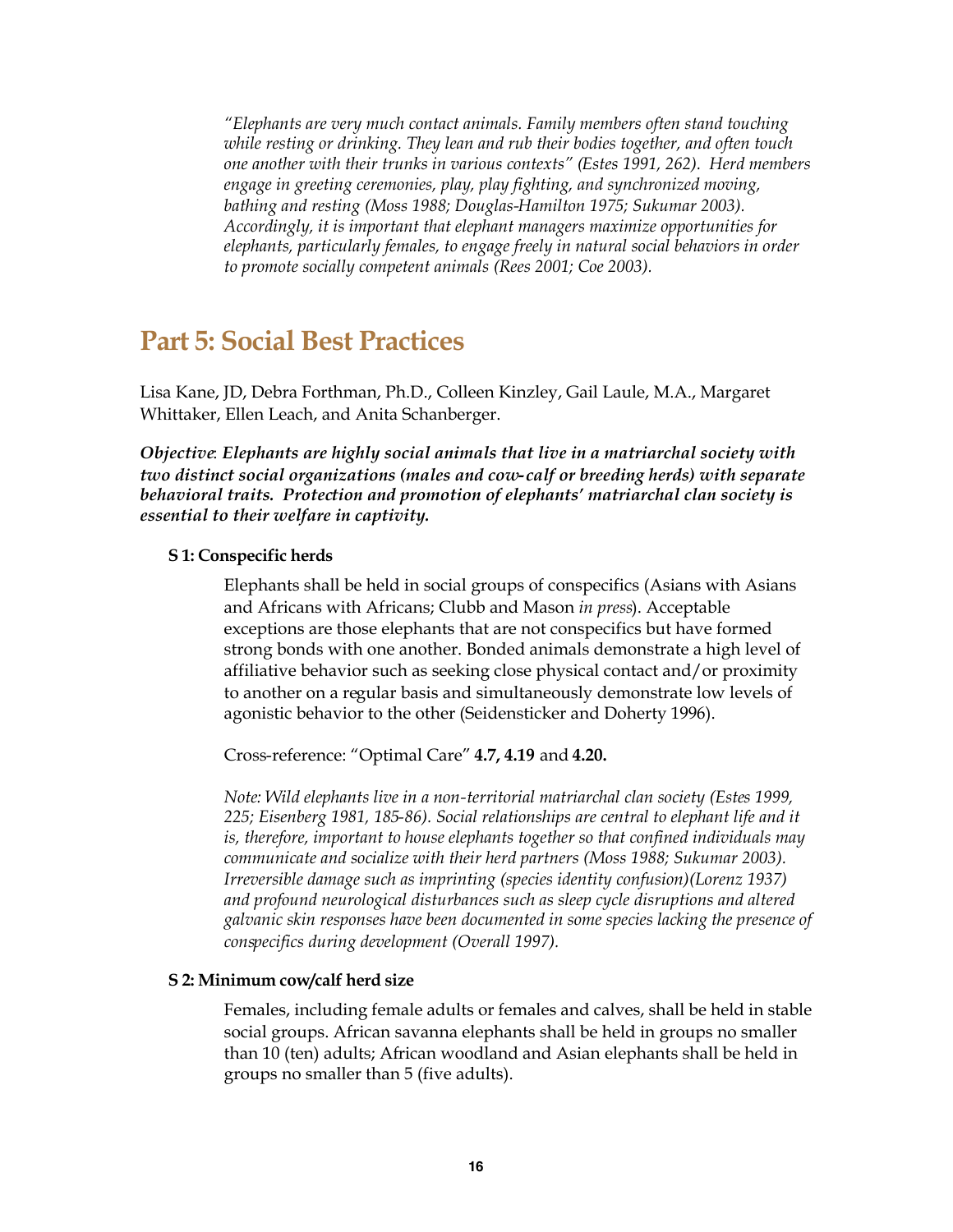Crossreference: "Optimal Care" **4.7, 4.19** and **4.20.**

*Note*: *Data collected on both continents suggest that matriarchal group size is positively correlated with habitat features, resource availability, and human predation (Sukumar 2003). African savanna populations congregate in the largest groups observed. "Mean group sizes of over 10 individuals have been recorded commonly in several populations" (2003, 172). Fifty percent of the groups observed contained from 10 to 30 individuals. Elephant groups in African woodland habitats and Asian dry forests typically range from 510 individuals. Smaller mean group sizes of 2 to 3 were observed in African rain forests (Sukumar 2003). Elephants on both continents periodically gather into congregations composed of several groups in response to social needs, including "networking among individuals or groups, reinforcing bonds between related members, [and] mating opportunities," and resource acquisition (Sukumar 2003, 174).*

*Captive elephants cannot respond to environmental factors that would otherwise influence their herd size. At the same time, captive elephants' need for social connection, complexity and support, for example in raising calves, is assumed to be constant, irrespective of environmental factors. It is also true that while congregations of large number of individuals are common experiences for elephants in the wild, captive elephants will never experience the networking, bonding or mating opportunities these congregations offer. Further complicating the question is the limited nature of the data available (Sukumar 2003). We elect, therefore, to rely on the most frequently observed group size closest to the mean of the whole population subject to the studies reported. In the case of African savanna elephants, the most frequently observed group size was 10 to 24 individuals. The most frequently observed groups in Asian dry forests ranged from 5 to 7 individuals. The most commonly observed groups of African rain forest elephants were 2 to 3 individuals. Because no elephant holding facilities exist or are expected that could in any appreciable manner meet the environmental complexity of a rain forest, these best practices do not address African rain forest elephants separately from African woodland elephants.*

### **S 3: Cow/calf herd stability**

- a. Female calves may never be separated from their mothers, absent extraordinary cause (Estes 1991, 260-261; Estes 1999, 225-227; Moss 1988, *passim*; Taylor and Poole 1998).
- b. Related females may never be separated from each other, absent extraordinary cause (IUCN Guidelines 2001 Draft, 17-18).
- c. Male calves shall not be separated from their mothers before reaching sexual maturity unless the calf exhibits behavior, whether play-fighting or other form of aggression that risks injury to its mother or other herd members (Estes 1991, 261; Moss 1988, 101).

Crossreference: "The Case for Optimal Care" **4.7**, **4.19** and **4.20.**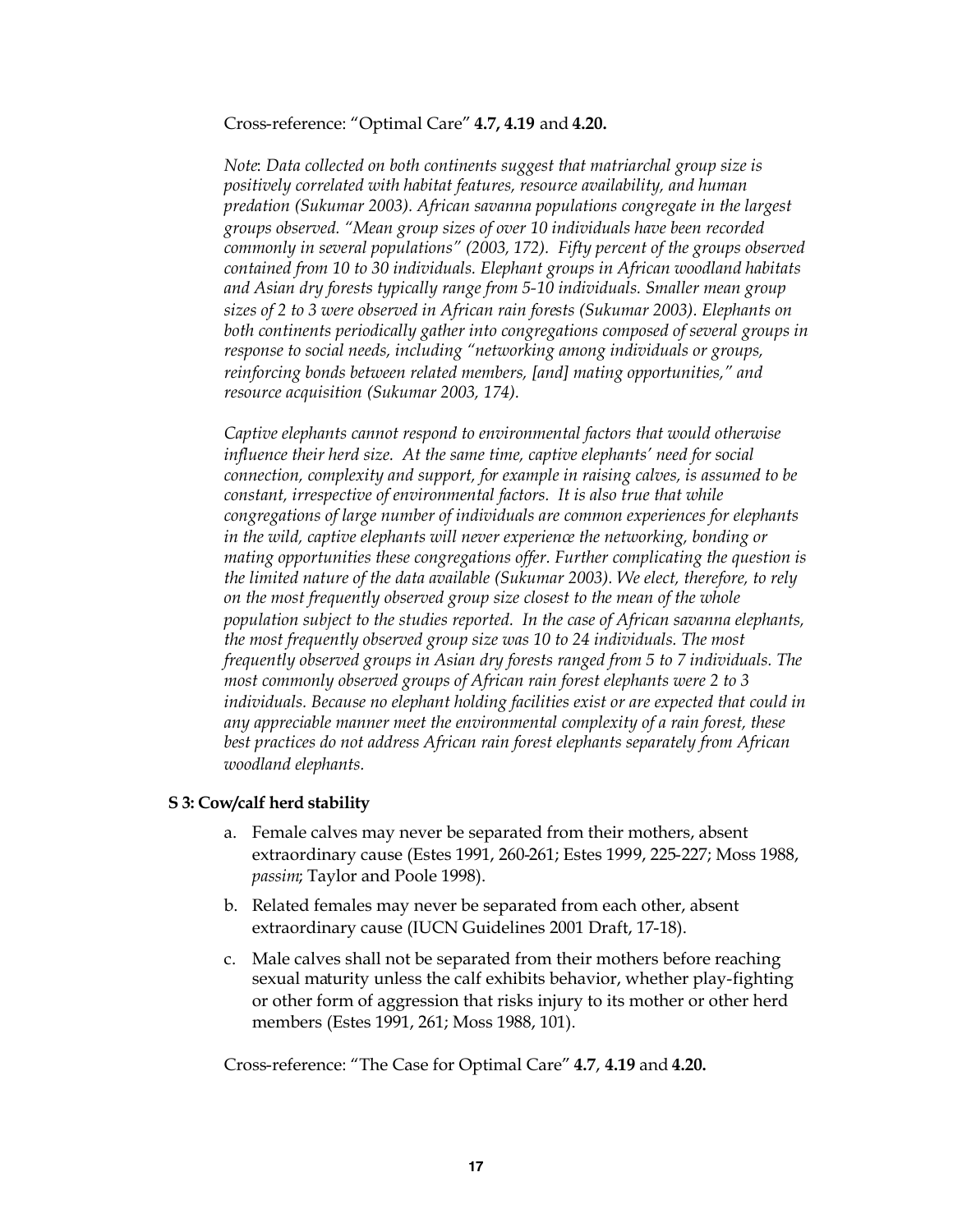*Note*: *The role of the family and herd is the core social experience of all elephants. Even a cursory review of elephant species' natural history furnishes ample evidence that the integrity of the social herd is the single most important element of an elephant's life (Moss 1988, passim; DouglasHamilton 1975, passim; Estes 1991, 259267; Estes 1999, 225227; Eisenberg 1981; Sukumar 2003). It is the herd that creates "a social milieu in which the young elephant can mature and learn its role in adult life" (Eisenberg 1981, 183). Given the powerful role of social relationships in the health of the individual and the herd, it is imperative that captive female elephants intended for breeding be given an appropriate social context in which to undertake the task of delivering and raising a calf. Accordingly, elephant management decisions must protect and promote the integrity and stability of the* cow-calf herd (IUCN Guidelines 2001 Draft, 16-18, 23-24).

*As Ian Whyte, Senior Scientist, Large Herbivores, Kruger Park, wrote, "…it would be inhumane to remove juveniles from their families at any time or for any reason. Elephants have very strong social bonds. Daughters stay with their mothers for as long as they are both alive, even after the daughter has achieved sexual maturity and has young of her own…. I believe that to knowingly separate juveniles from their mothers is inhumane" (Whyte 2003).*

### **S 4: Bonded individuals**

Bonded individuals, conspecific or nonconspecific, shall not be separated from each other, absent extraordinary cause.

*Note: see S 1 for definition of bonded individuals and note to S 3: Cow/calf herd stability*

#### **S** 5: Sub-adult males and adult males

Those institutions electing to hold both bulls and cows shall provide separate facilities, including separate night quarters and yards for bull elephants, as well as the option of common housing and yards for bulls and cows.

*Note: Males in the wild have been observed to develop strong associations (Moss and Poole 1983; IUCN Draft 2000, 23). African males are also often observed in proximity to female herds, well within a distance permitting olfactory, visual and auditory communication (Moss 1988, passim; Payne 1998, passim). Asian bull elephants in the wild have social contact with cow/calf herds and other bulls throughout their lives (Sukumar 2003). Bull elephants, cows and calves can all benefit from significant social interaction together. Therefore, it is important to plan for and provide opportunities maximizing bulls' socialization with females and calves. At the same time, experience and common sense may dictate that certain bulls are not good candidates for a social grouping that includes cows and calves. Males are much larger than females and, as is common in the captive setting, both adult and young males may attempt to engage the females in sparring contests. In the wild, females typically are not faced with this type of interaction and would not face such an interaction without the assistance of other herd members. These unnatural contests and interactions can result in injury to the females. Males who engage*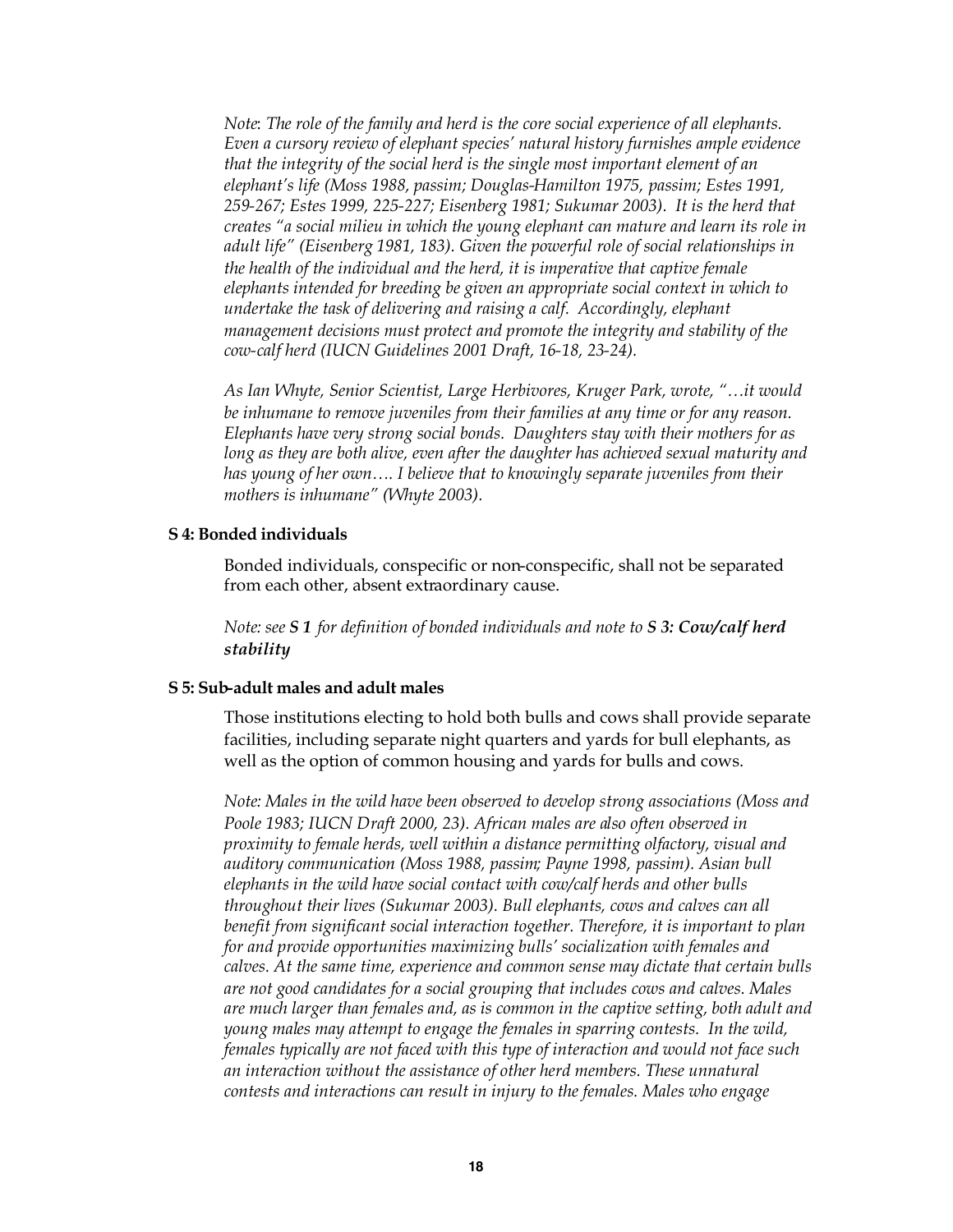*dominant females may be repressed from normal sexual and behavioral development, resulting in reduced reproductive potential. It follows that institutions holding both bulls and cows must approach their housing and social management with flexibility and must design their physical facilities to address contingencies and provide options (Whittaker pers. comm.).*

### **S 6: Socially integrated context**

Elephants must be maintained in a socially integrated context where they share the same physical space a majority of the time.

# **Part 6: Nutrition and Water Best Practices**

Lisa Kane, JD, Debra Forthman, Ph.D., and Ellen Leach

*Objective*: *Elephants shall have access to clean, fresh water and a diet designed to maintain health and promote a positive state of well being. Feed and browse must be distributed in a way that promotes full employment of each herd member's appetitive foraging behavior. Free access to water for consumption and bathing is also essential.*

# A. Nutrition

# **N 1: Feeds**

Elephants shall be provided a wholesome, nutritionally complete and balanced diet composed of concentrated feeds (grain and vegetables), grass hays, pasture and living and cut browse (Clubb and Mason, in press; Oftedal, Baer and Allen 1996).

*Note: For additional discussion, see "Elephants: nutrition and dietary husbandry." Nutrition Advisory Handbook, AZA Fact sheet 004, September 1997.*

### **N 2: Free access to feed or browse**

Hays and fresh browse shall be provided in a manner calculated to permit each herd member to engage in non-competitive, appetitive foraging behavior for at least 16 hours each day (Clubb and Mason in press; Forthman et al. 1995).

Crossreference: "Optimal Care" **4.15** through **4.18**.

### **N 3: Nutrients/minerals**

Managers shall be aware of mineral deficiencies and excesses in the elephants' diet and shall correct them as appropriate (Oftedal, Baer and Allen 1996). Other nutrient imbalances may occur in the elephants' diet (such as protein or vitamin E) and shall be corrected. As more nutrition information becomes available for elephants, managers shall adjust the elephants' diets accordingly and in a timely manner.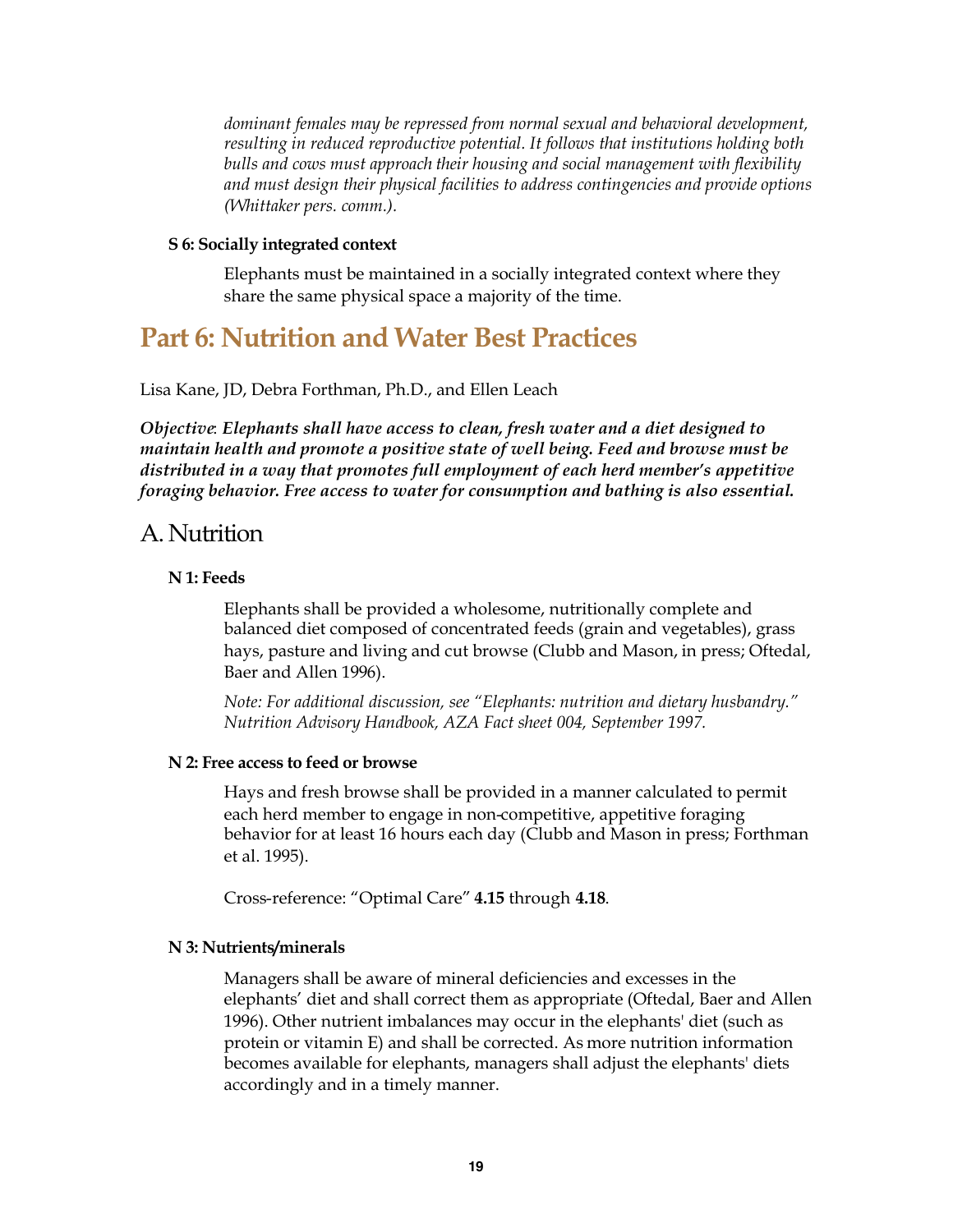*Note: Vitamins in excess can be toxic. Other nutrient imbalances, such as excessive amounts of protein, may also cause serious health problems.*

# B.Water

# **N 4: Water supply**

- 1. Clean, fresh water must be freely available at all times.
- 2. Water troughs and shallow pools shall be kept clean and free of contamination.
- 3. Free, continuous access to water shall be provided, whether elephants are indoors or outdoors.
- 4. Watering equipment must be designed, constructed, placed and maintained to minimize contamination.
- 5. Placement of water troughs shall not result in wetting/fouling of bedding or resting areas.

# **N 5: Emergency water supply**

A generator or other backup energy source shall be in place to ensure an alternative supply of suitable drinking water is available in case normal supplies fail (e.g. power blackout). Alternatively, there must be a backup plan in place for obtaining water in case of emergency.

# **Part 7: Training Best Practices**

Gail Laule, M.A., and Margaret Whittaker

*Objective*: *The humane and effective management of elephants in captivity is an expensive and complex challenge that requires ongoing institutional commitment. Elephants are highly intelligent, long-lived animals capable of learning a large repertoire of behaviors. Positive reinforcement based training is critical to provide them with mental and physical stimulation, gain their voluntary cooperation in husbandry and veterinary procedures, and promote their autonomy. Staff having contact with elephants must have strong skills in positive reinforcement training, operant conditioning and problem solving.*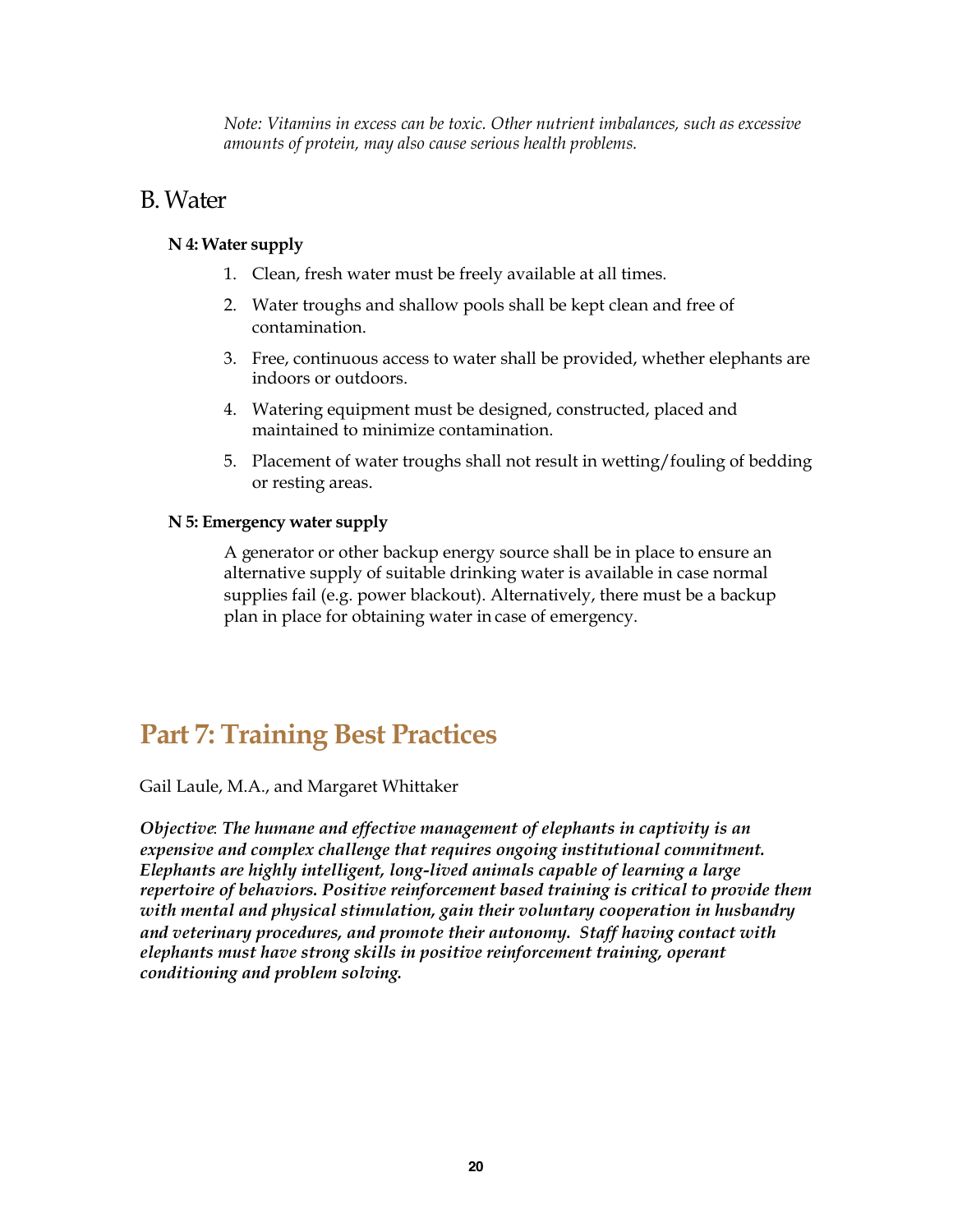# A. Management system options

### **T 1: Protected contact: definition**

Protected contact is a system for managing elephants that uses positive reinforcement training as the primary method to modify behavior and gain the voluntary cooperation of the animal; physical punishment is prohibited. Directing the positioning and movement of the elephant is achieved through the use of successive approximation (shaping) or targets or both. Keeper safety is achieved by elephant and keeper positioning relative to each other and to a barrier that typically separates human and animal spaces. Trainers intentionally function outside the elephant social hierarchy and do not attempt to establish a position of social dominance (Desmond and Laule 1991; Laule and Whittaker 2000).

### **T 2: Protected contact: implementation**

Captive elephants shall be managed under a protected contact management system as defined in **T 1**.

Crossreference: "The Case for Optimal Care" **4.21, 4.22** and **4.24.**

*Note: Protected contact relies primarily on positive reinforcement and the use of targets to shape behaviors. Methodical, skillful use of positive reinforcement coupled with knowledge of the species as well as the individual animal is effective in gaining the cooperation of the animal, shaping its behavior, and simultaneously limiting danger to keepers. Positive reinforcement and principles of protected contact promote the animal's control over its environment, thus reducing its experience of stress (Desmond and Laule 1998).*

### **T 3: Free contact: definition**

Free contact is a system for managing elephants that uses negative and positive reinforcement, and physical punishment to modify behavior. Directing the positioning and movement of the elephant is achieved primarily through the use of the ankus. Trainers and elephants share the same physical space. Trainers intentionally function in a position of social dominance within the elephant social hierarchy.

### **T 4: Free contact: a prohibited management system**

Captive elephants shall not be managed under free contact management as defined in **T 3**.

Crossreference: "Optimal Care" **4.22** and **4.23**.

*Note: We recognize that sound implementation of any training system depends upon the skill, temperament, education and judgment of each handler. Although free contact can include regular use of positive reinforcement, Leach writes, "It does not meet the criteria of a Best Practice because of its basic reliance on techniques such as*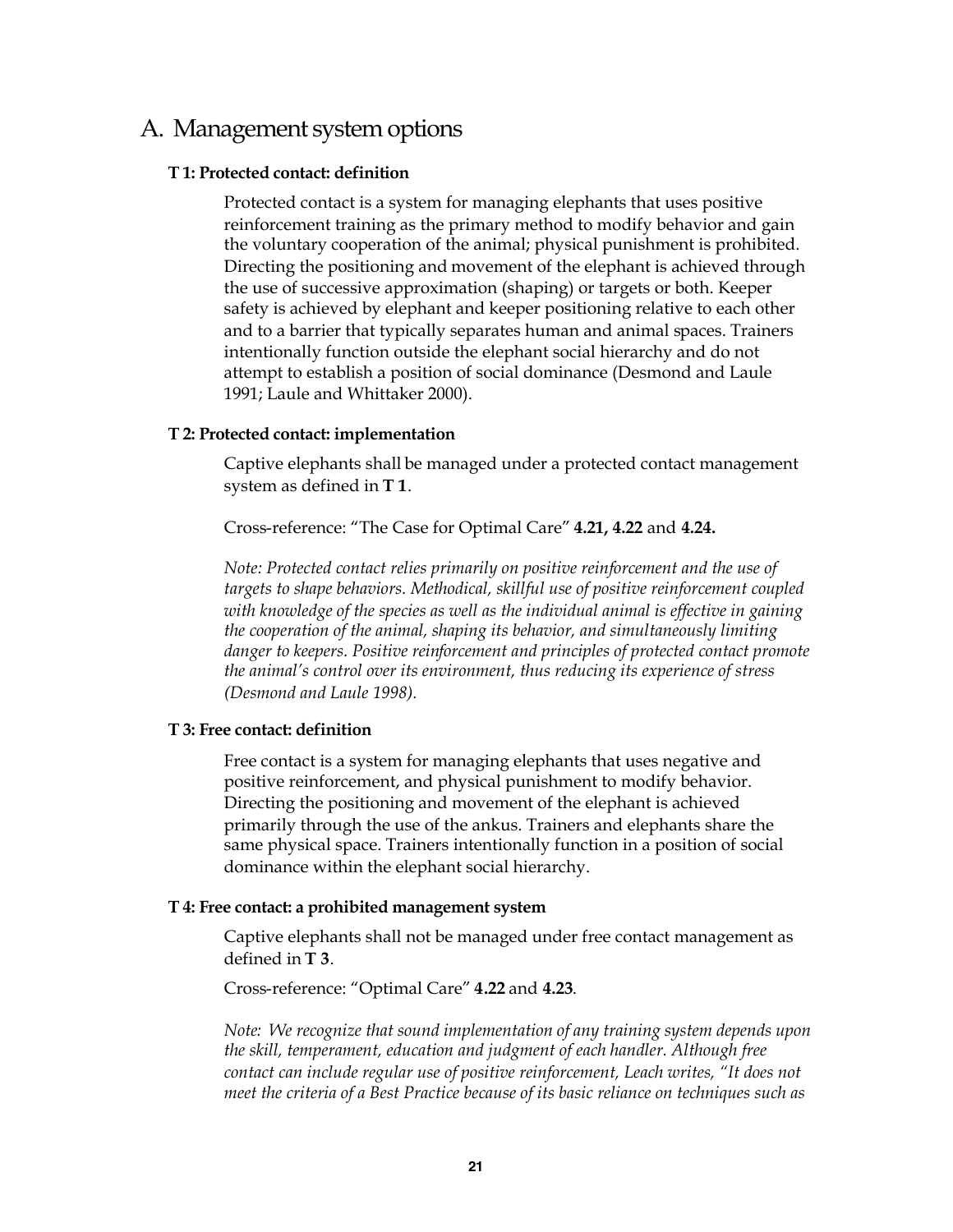*punishment and negative reinforcement. For best results, these aversive techniques are* contra*indicated in the sciences of animal learning and motivation (Bolles 1975), behavior management (Baldwin and Baldwin 1986) and aggression management (Leach 1992). The variable and sometimes paradoxical effects of punishment have been documented by behavior scientists in a huge body of work beginning with Thorndike's (1932) seminal work. A few of the many documented side effects associated with negative reinforcement and physical punishment are increased aggression, anxiety, and distress." Both techniques are subject to misuse and potential abuse, whether in frequency or intensity.*

# B. Operant conditioning options

### **T 5: Positive reinforcement: definition and example**

*Definition*: Positive reinforcement works to increase the probability of a behavior recurring by presenting the animal with a desired stimulus following performance of a correct behavioral response. A desirable stimulus includes but is not limited to food, praise, tactile contact, play, favorite toy, or release to a favored place.

*Example*: An elephant responds to a signal correctly by lifting his front foot, and is rewarded with tactile praise and a handful of carrots.

Crossreference: "Optimal Care" **4.24.**

#### **T 6: Positive reinforcement: implementation**

Positive reinforcement shall be the primary basis for all captive elephant training and management.

Crossreference: "Optimal Care" **4.24**.

*Note: Positive reinforcement allows the animal to cooperate voluntarily. An animal trained exclusively with positive reinforcement will not experience anxiety or fear associated with the training and is more likely to try new behaviors (Pryor 1985; Martin 1996). Positive reinforcement training affords additional benefits to the subject animal. Several benefits of positive reinforcement have been noted in the literature, including: increased mental stimulation, an opportunity to work for food, and greater choice and control over daily events (Laule and Desmond 1998). All of these factors have been associated with enhanced psychological well being (Hanson, Larson and Snowdon 1976; Markowitz 1982; Mineka, Gunnar and Champoux 1986). It may also improve the relationship between people and the animals in their care (Bloomsmith, Lambeth, Stone and Laule 1997; Segerson and Laule 1995).* Documented results with chimpanzees have shown: reduced self-directed behaviors, *increased activity, and enhanced social interactions (Bloomsmith 1992).*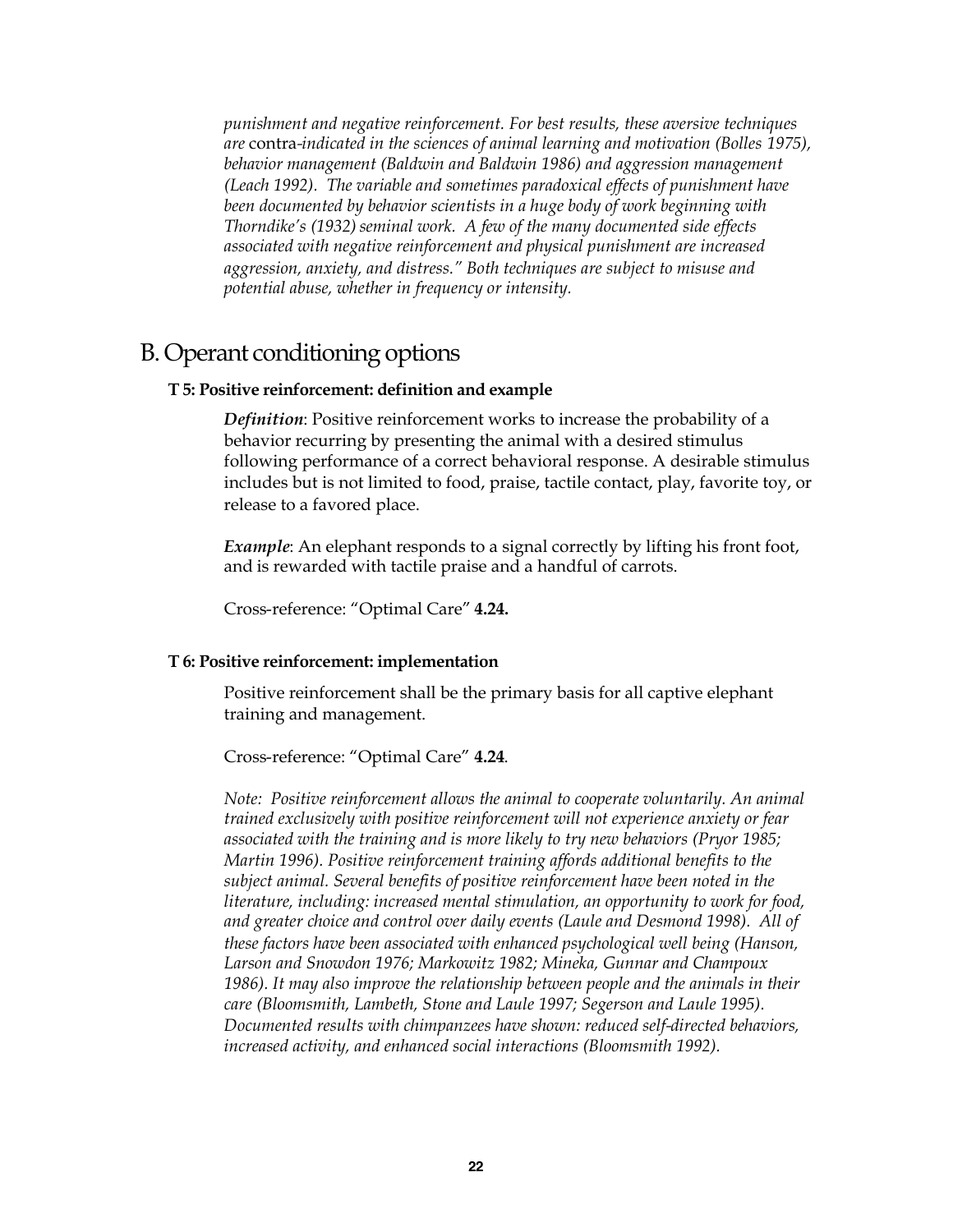### **T 7: Negative reinforcement: definition and example**

*Definition*: Negative reinforcement increases the probability of a behavior recurring by removing an aversive or unpleasant stimulus; this is also known as escape or avoidance training. Negative reinforcers are any undesirable event or stimulus, no matter how mild, that the subject wants to avoid. An undesirable stimulus or event may include a loud buzzer, spray from a hose, or use of an ankus.

*Example*: When a keeper cues an elephant under its leg with an ankus, the elephant learns to lift its foot up promptly to escape or avoid the discomfort of the ankus point.

Crossreference: "Optimal Care" **4.23.**

### **T 8: Negative reinforcement: implementation**

Negative reinforcement shall be used at a minimum and only after all positive reinforcement alternatives have been exhausted.

Crossreference: "Optimal Care" **4.23.**

*Note: Negative reinforcement is subject to misuse, either in frequency or intensity of its application (Pryor 1985; Chance 1994). Because negative reinforcement necessarily involves the infliction of discomfort or pain on the animal, it is inconsistent with a trusting and respectful relationship between keeper and animal. Pain and discomfort are associated with stress, which "is undesirable because it has a potential harmful impact on all aspects of animal health" (Baer 1998, 279).*

### **T 9: Physical punishment: definition and example**

*Definition*: Physical punishment is the instrumental application of pain or other physical discomfort intended to reduce the occurrence of a behavior.

*Example:* An elephant reaches her trunk through the cables towards the keeper and is hit with an ankus at which time she withdraws her trunk**.** Another form of physical punishment is the withholding of food or water for the purpose of managing behavior.

### **T 10: Physical punishment: a prohibited method**

Physical punishment is prohibited in protected contact. Withholding food or water is prohibited in any management system.

Crossreference: "Optimal Care" **4.23.**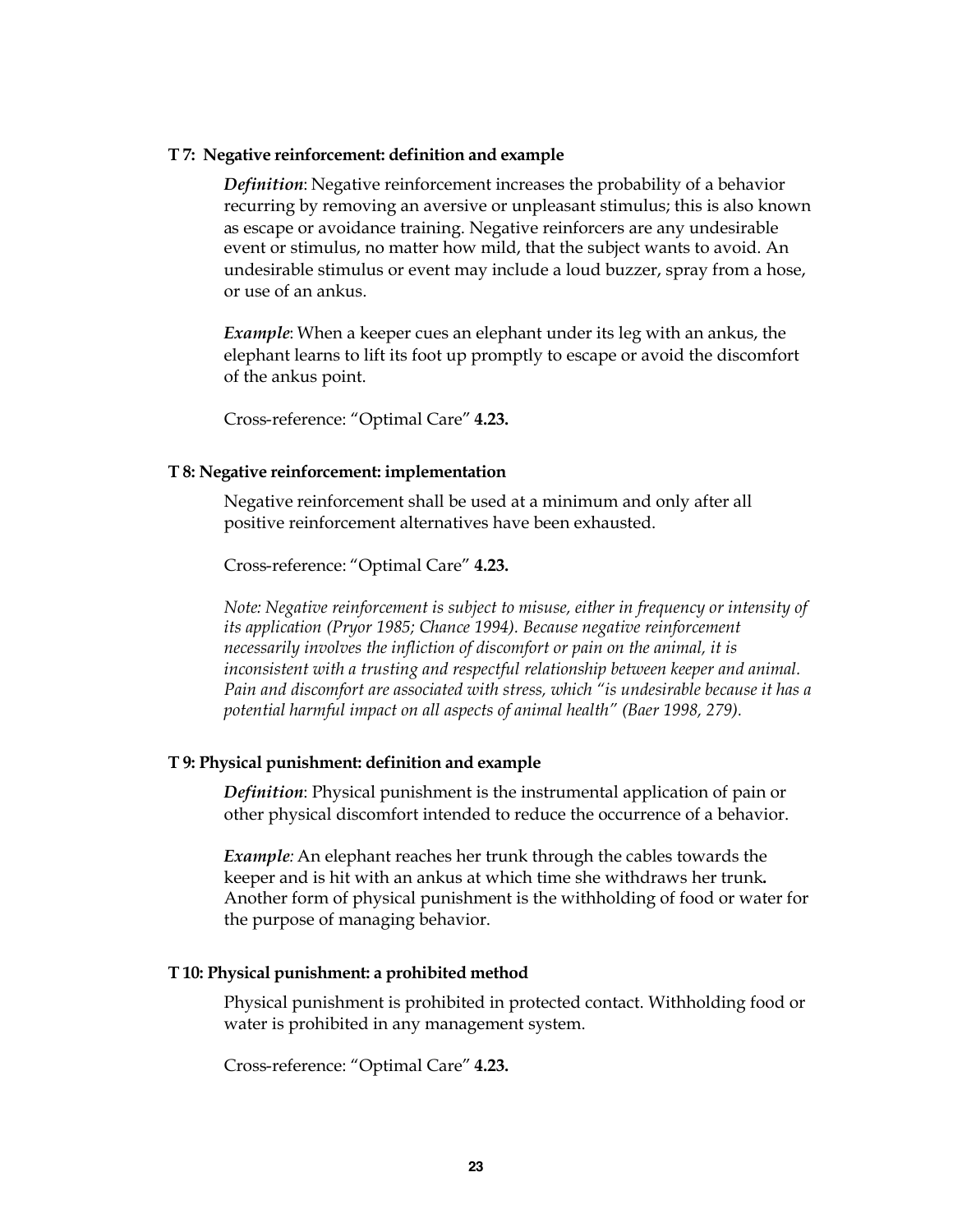*Note: The instrumental application of punishment may, paradoxically, strengthen the behavior the trainer seeks to reduce. Physical punishment of animals is linked to a variety of undesirable consequences such as escalating aggression against other animals or the trainer (Chance 1994). Other examples of undesirable effects are as follows: the animal ceases the undesired behavior but replaces it with another potentially undesirable behavior; the animal learns not to perform the behavior in the presence of the trainer (Pryor 1985), or the subject tries to avoid the training/learning session itself (Baldwin and Baldwin 1986). A side effect to staff can be desensitization to punishment procedures as well, resulting in tolerance to cruelty (Leach 1992).*

### **T11: Time-outs: definition and example**

*Definition*: A time out is a form of non-physical punishment in which positive reinforcement and/or the opportunity for positive reinforcement is withheld for a brief period of time immediately following an inappropriate or undesirable response.

*Example*: During a training session the elephant continues to break from position. Upon the third occurrence, the trainer immediately picks up the bucket of treats and walks a short distance away, stopping with his/her back toward the elephant. After a minute or two and when the elephant is back in position and waiting, the trainer returns and begins the session again.

### **T 12: Time-outs: implementation**

When used appropriately and in moderation, a time-out is an acceptable form of punishment for use in elephant training and management (Desmond and Laule 1991).

*Note: A time-out is distinct from physical punishment in its form, duration, and impact on the animal. It is an action taken by the trainer that is designed to 1) signal that the elephant's behavior is inappropriate; 2) regain the elephant's attention and cooperation; and 3) give the trainer time to determine why the animal is misbehaving and adjust the technique to optimize success. Duration of a time-out is flexible, but must be short enough (such as 10 minutes at most) to maintain, and ideally heighten, the animals' interest in returning to the training process. A time-out is finite in that once ended, the training session resumes with no further repercussions* to the elephant, such as withholding normal food rewards. A time-out is not a form of *food deprivation, nor does it inflict pain or physical discomfort on the animal (Laule pers. comm.).*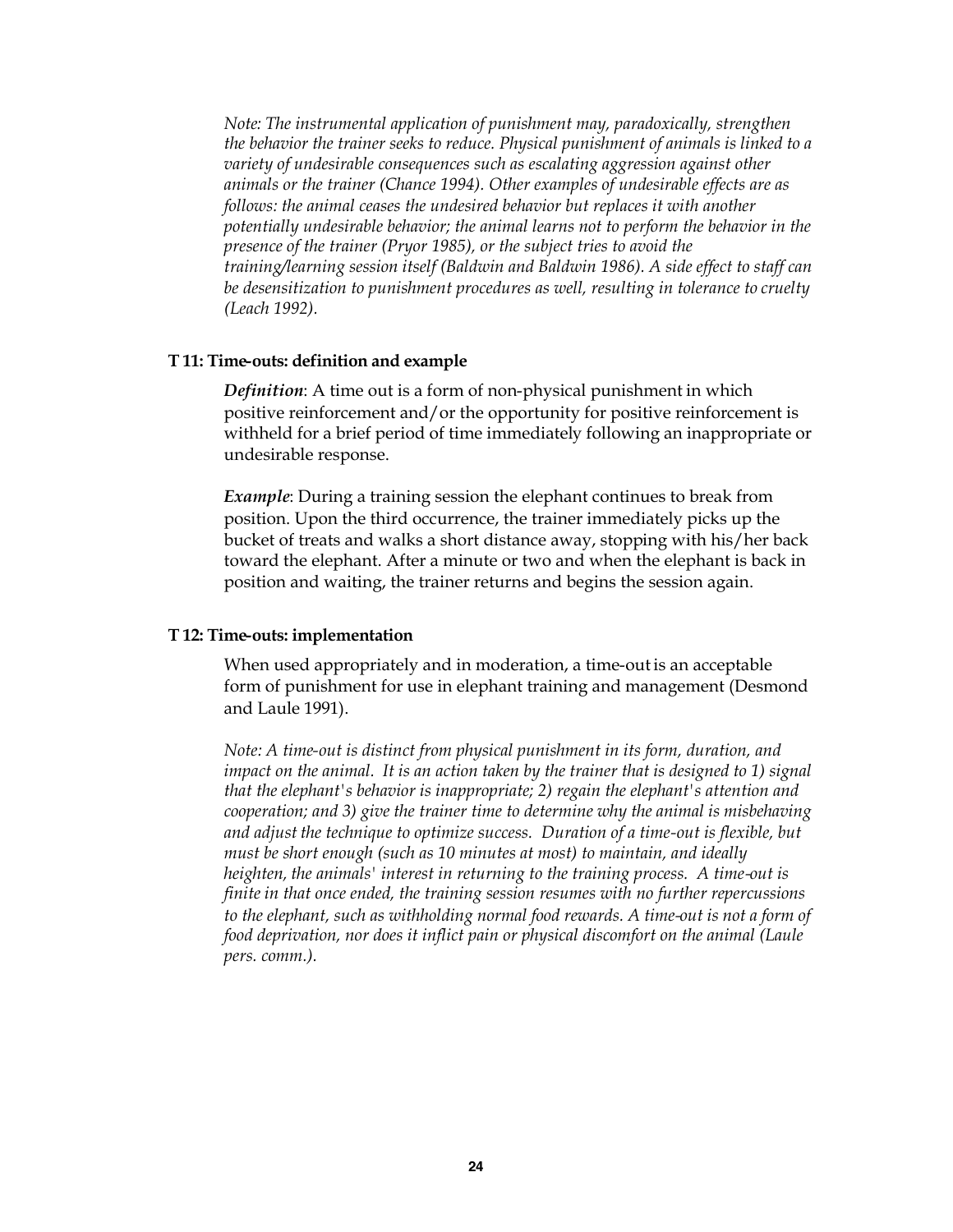# C. Protected contact: training tools and techniques

# **T 13: Tools**

- a. Trainers shall use targets of varying lengths to shape new behavior, position the elephant, move the elephant, and station the elephant. Targets are defined as a point of reference that the animal moves towards; targets may be moveable or stationary.
- b. Trainers shall use a conditioned reinforcement, or bridge, such as a whistle or clicker in the training and routine management of the elephants to reinforce behavior, provide information about an acceptable response, to maintain the quality of behavioral responses, and to implement other techniques such as desensitization.
- c. Primary reinforcement in the form of behavioral opportunities or food such as fruits, vegetables, chows, grains, pellets, hay, etc., shall be provided to the elephant during training sessions and to reinforce cooperation in daily management activities. Food utilized as reinforcement can be part of the daily diet, extra treats, and/or enrichment items.

# **T 14: Prohibited Tools**

- a. The following tools are prohibited for use in a protected contact training system: the ankus, hotshots, and any other objects used to hit, poke, prod, or coerce the elephant.
- b. Food or water deprivation is prohibited as a means to increase motivation of the elephant.

Crossreference: "Optimal Care" **4.224.23.**

# **T 15: Training Methods**

- a. Trainers and managers shall be familiar with operant conditioning terms and techniques, and shall be capable of skillfully implementing recognized training techniques that are appropriate to a positive reinforcement-based system, including, but not limited to: successive approximation or shaping; desensitization; habituation; capturing behavior; selective reinforcement, etc.
- b. Trainers and managers shall be familiar with and capable of skillfully implementing the following techniques for addressing misbehavior, and reducing or eliminating unwanted or inappropriate behavior: time out; extinction; and/or incompatible behavior, each in combination with selective reinforcement.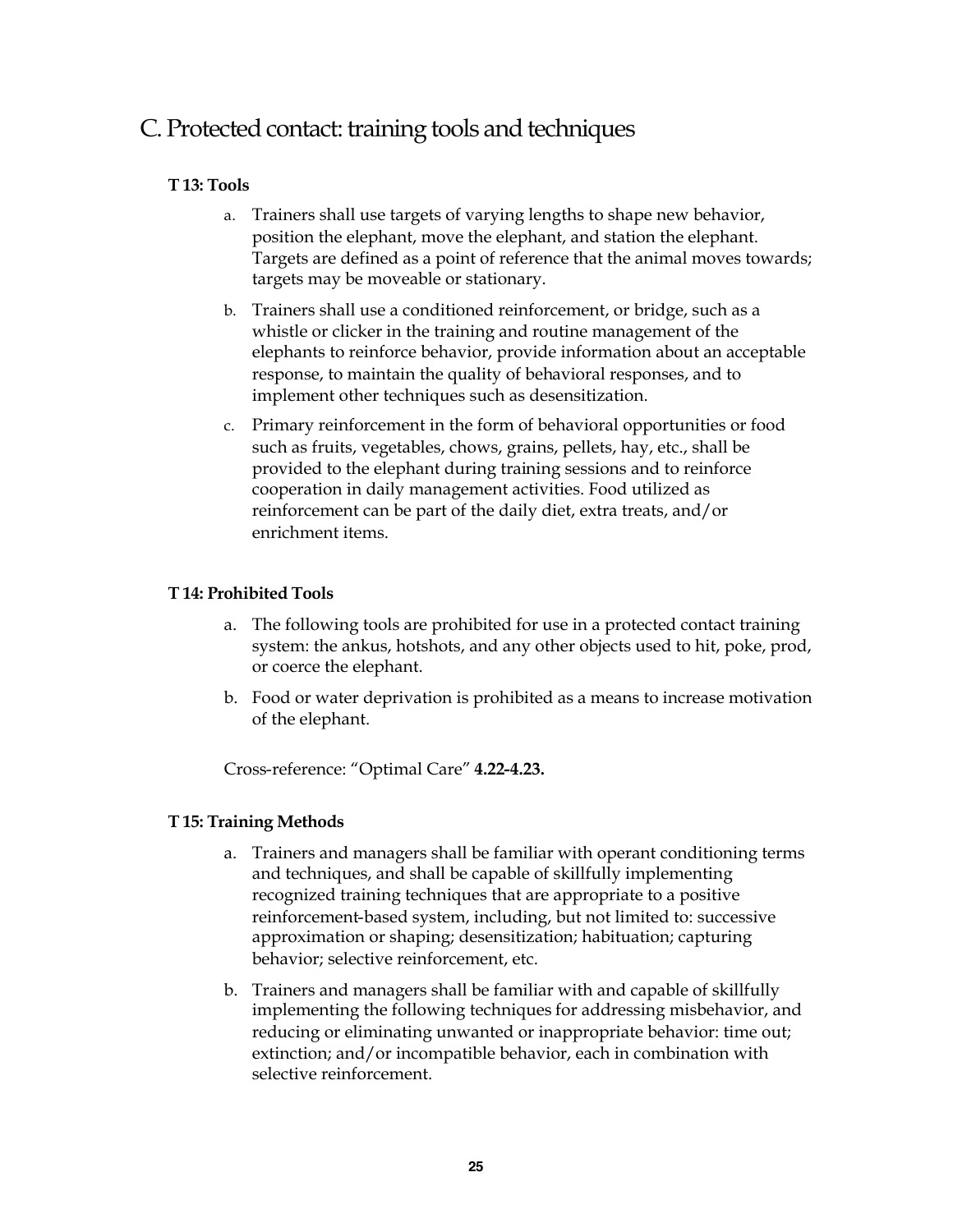## **T 16: Prohibited Training Methods**

*The following methods are prohibited in a protected contact training system:*

- a. Use of physical punishment;
- b. Food or water deprivation;
- c. Instrumental use of electricity;
- d. Use of any objects to hit, poke, prod, or coerce the elephant; or
- e. Dependence upon or regular use of negative reinforcement.

Cross-reference: "Optimal Care" 4.21-4.24.

# **T 17: Training Facilities**

The implementation of protected contact requires facilities that provide adequate and appropriate access to all elephants at all times. Facilities must provide safe access to all parts of an elephant's body for husbandry and veterinary purposes. See **Part 2, E 6: Keeper/staff access.**

# **Part 8: Best Practices for Institutional Program Protocols**

Gail Laule, M.A., Margaret Whittaker and Anita Schanberger

# A. Elephant management program requirements

# **IP 1: Husbandry training**

All elephants must be trained to voluntarily cooperate in the following procedures:

- a. Overall body exam including eyes, ears, mouth, trunk, teeth, tusks, legs, feet, sides, back, abdomen, tail, genitals, and rectum;
- b. Skin care, inspection, cleaning, and maintenance;
- c. Foot care, inspection, cleaning, trimming, maintenance, radiographs, and other necessary treatments;
- d. Collection of blood, urine, feces, saliva, and temporal gland secretion;
- e. Injections, oral medications, trunk wash, ultrasound, insertion of catheters, urogenital exams, and other medical procedures that are not too invasive or painful as to preclude voluntary cooperation; and
- f. Collection of morphometric data including weight, height, and length.

# **IP 2: Restraint**

The ability to restrain an elephant in certain situations is an integral part of appropriate care and management. Acceptable restraint methods for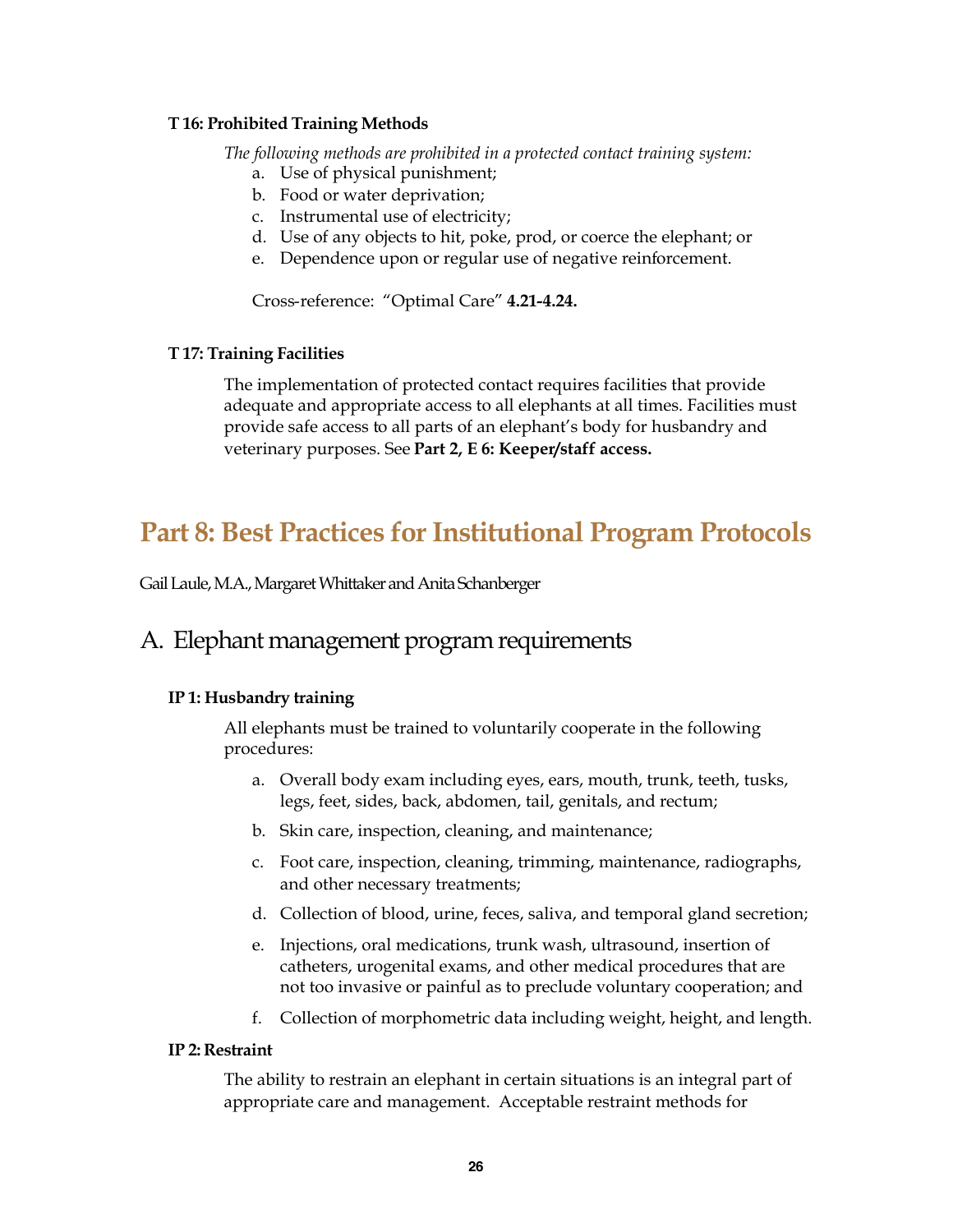elephants are: short term chaining of one to four legs, and the use of a restraint chute or Elephant Restraint Device (ERD).

- a. Elephants shall be trained to enter a restraint chute calmly, and remain there voluntarily and reliably, so that husbandry, veterinary and other procedures may be conducted in a safe and efficient manner.
- b. Chaining is acceptable only as a method of temporary restraint—e.g. one hour (Fowler 1995).
- c. Elephants shall be trained to cooperate voluntarily in chaining of one to four legs so that veterinary and other procedures may be conducted in a safe and efficient manner.
- d. Prolonged chaining (i.e. overnight chaining) must not be used to address facility limitations, conduct routine husbandry behaviors, implement social management, introductions of adults, behavior modification, or as a form of punishment.

### **IP 3: Social management and introductions**

Elephants live in complex social structures and exhibit a broad range of socially driven behaviors and interactions. Therefore, it is the responsibility of any elephant management system to insure that all members of the group are able to live within the social structure while insuring that their physical and psychological needs are met.

- a. Elephant staff must have the experience and expertise necessary to manage elephants successfully in existing social groups.
- b. Elephant staff must have the experience and expertise necessary to implement introductions and carry out social integration.
- c. Experience and expertise includes but is not limited to: ability to assess existing and potential compatibility of elephants; ability to intervene and address social problems such as excessive dominancebased aggression; and ability to implement progressive training techniques, rather than rely on physical restraint or separation to manage social behavior and implement the introduction process.

*Note*: *Integration is defined as the process of implementing formal introductions of an unfamiliar animal or animals to one or more animals in an existing social unit. The process continues until a reasonably stable social hierarchy is established and all animals in the newly formed social unit display an acceptable and appropriate range of speciestypical social behaviors, including both affiliative and agonistic behaviors.*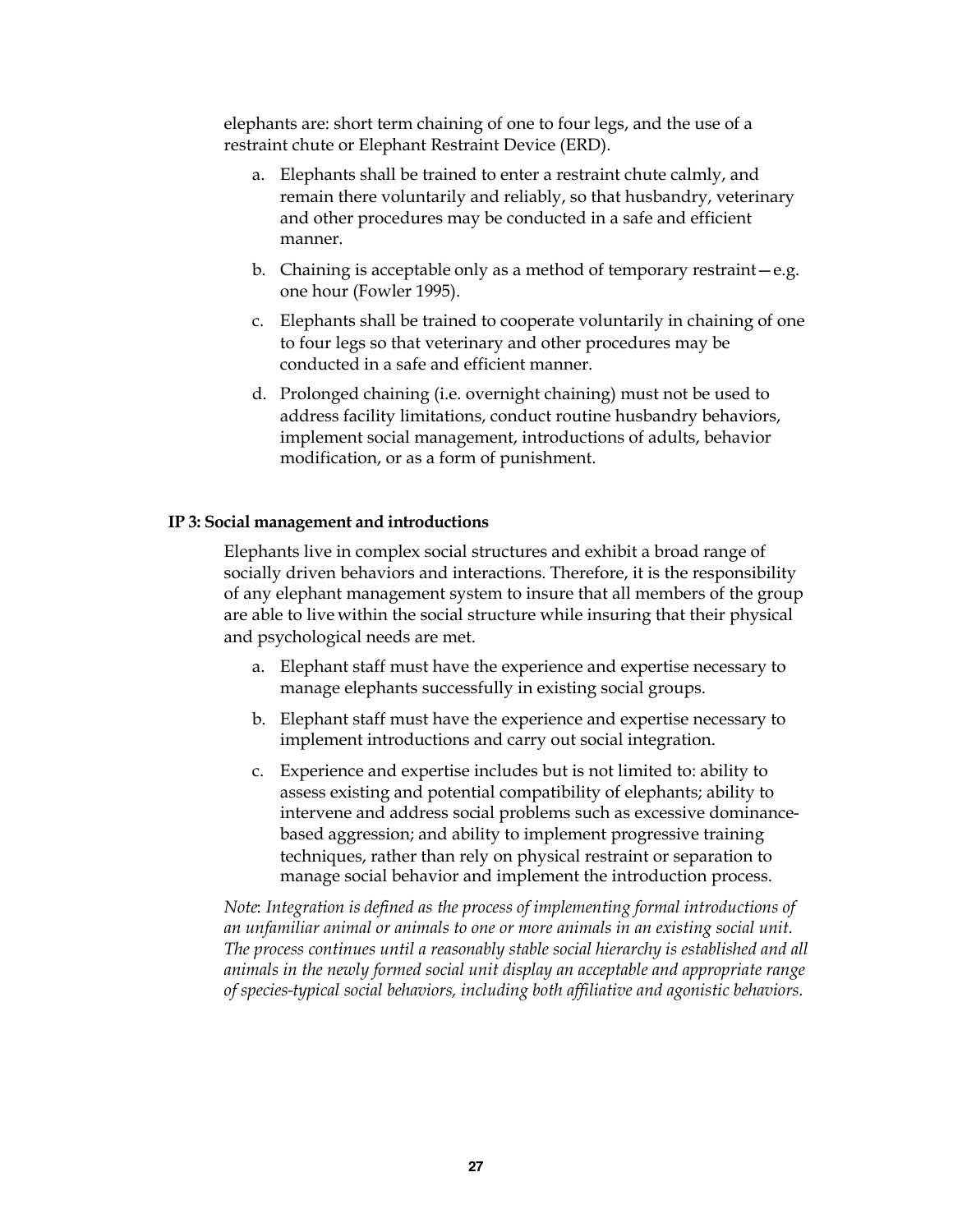# B. Staff training and expertise

# **IP 4: Elephant manager**

- a. Every elephant program must have a qualified elephant manager with at least 5 years experience working with elephants. This individual is responsible for: 1) staff training, 2) oversight of animal training, 3) insuring program adherence to Best Practices as defined herein, and 4) oversight of development and implementation of the overall elephant management program.
- b. The elephant manager shall be familiar with the guidelines set forth in these Best Practices.
- c. The elephant manager shall be familiar with (if still in a free contact program) or experienced in protected contact elephant management as defined in **Part 8, T 1**.
- d. The elephant manager shall be responsible for the development of written protocols for the training, implementation, and maintenance of husbandry and veterinary behaviors and restraint, including chaining and use of the ERD; the manager shall also be responsible for the social management of the existing group and for the introduction and integration process of new elephants to the existing group.
- e. The elephant manager shall be responsible for insuring that staff adheres to the rules of keeper safety.
- f. The elephant manager shall insure that all documentation and record keeping is current and complies with the requirements of **Part 8, C**.

# **IP 5: Keeper staff**

- a. The number of keeper staff shall be sufficient to insure that there are always 2 keepers present when any activities are being conducted with an elephant.
- b. Keeper staff shall be familiar with the guidelines set forth in these model best practices.
- c. Keeper staff shall be provided appropriate training in elephant management techniques to insure their development as competent trainers and handlers.
- d. Keeper staff shall be provided all written protocols defined in **Part 8, IP 4(d)** and shall become familiar with and have full understanding of these protocols.
- e. Keeper staff shall be provided with written protocols for keeper safety and shall become familiar with, have full understanding of, and be capable and responsible for adhering to these protocols.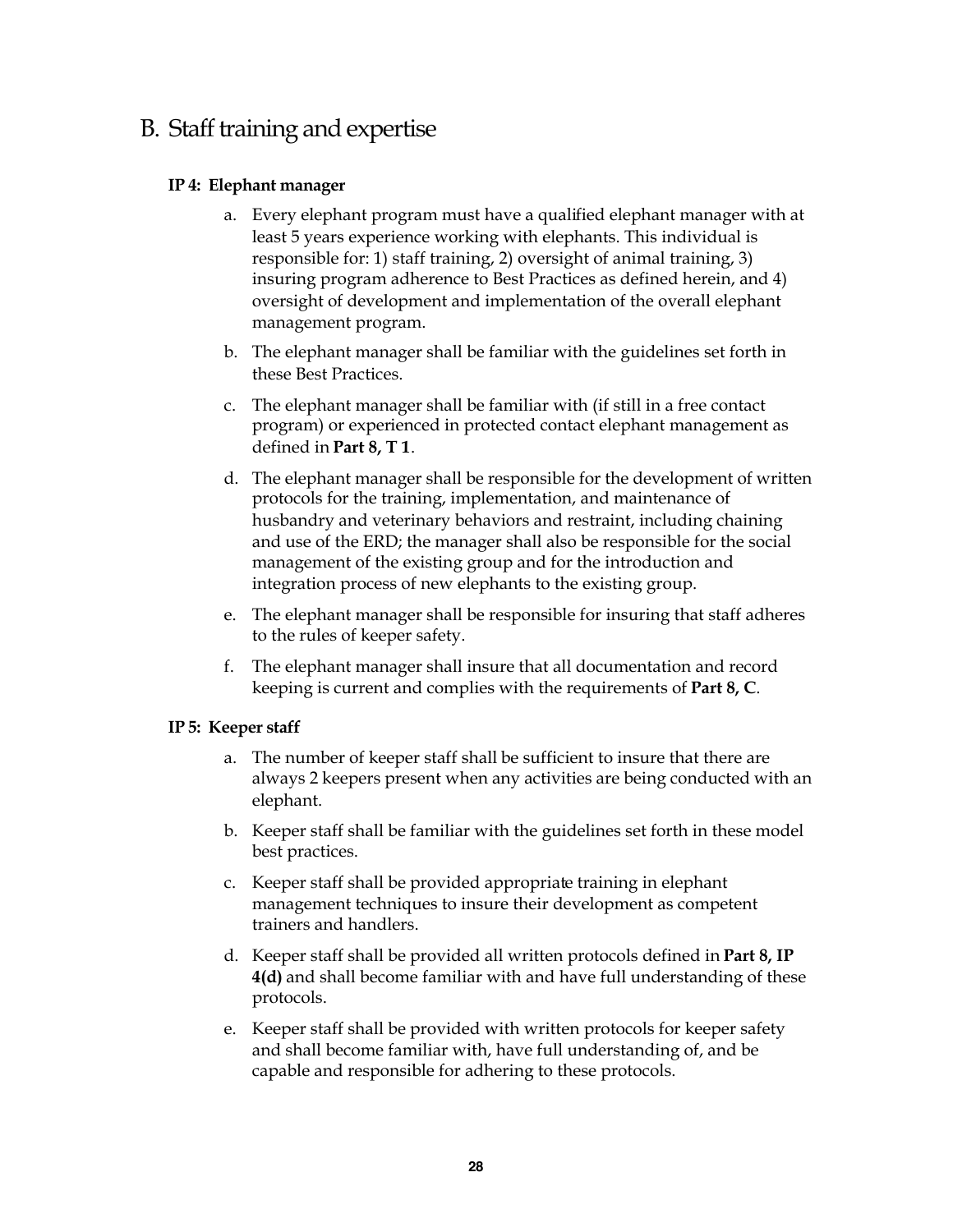f. Keeper staff shall keep accurate documentation and records on all elephants, in compliance with the requirements of **Part 8, C**.

# C. Documentation and record keeping

# **IP 6: Record-keeping**

Every elephant program must maintain the following written protocols, documentation and records:

- a. Programmatic policies for elephant training and management;
- b. Written behavioral profile for each elephant that is updated annually (AZA 2003);
- c. Written protocols for behaviors defined in **Part 8, IP 4(d)**;
- d. Written protocols for keeper safety;
- e. Emergency response protocol;
- f. Written daily exercise program for each individual animal (AZA 2003);
- g. Written environmental enrichment plan, schedule for enrichment (weekly or monthly), and assessment of enrichment activities;
- h. Incident reports of any cases in which elephants show aggression towards keepers or the public, regardless if any injury actually results (AZA 2003);
- i. Daily training records for each elephant;
- j. Temporary records and/or charts to track specific behavioral problems or issues; and
- k. Daily behavioral, physiological, and health records including, but not limited to musth data, reproductive behavior and developmental behaviors.

# D. Safety

# **IP 7: Elephant rides prohibited**

Offering elephant rides to the public is prohibited.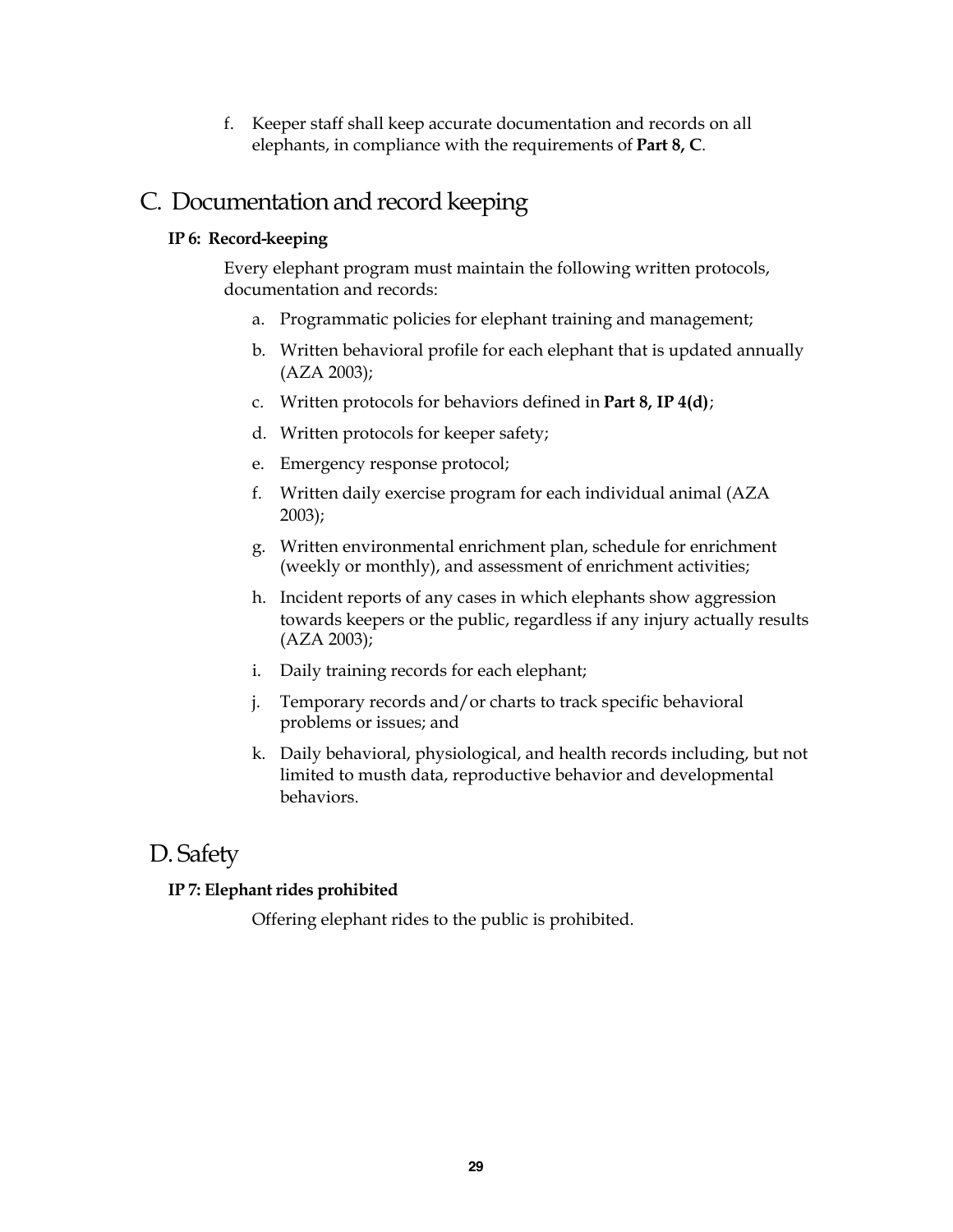# References

- AZA 2003. *Standards for elephant management and care*. Silver Spring, MD: American Zoo and Aquarium Association.
- Baer, J. 1998. A veterinary perspective of potential risk factors in environmental enrichment. In *Second nature: Environmental enrichment for captive animals*, ed. D.J. Shepherdson, J.D. Mellen and M. Hutchins, 277-301. Washington DC: Smithsonian Institution Press.
- Baldwin, J.D. and J.I. Baldwin. 1986. *Behavior principles in everyday life*. Englewood Cliffs, NJ: Prentice Hall.
- Bloomsmith M. 1992. Chimpanzee training and behavioral research: A symbiotic relationship*.* In *Proceedings of the annual meeting of the American Association of Zoological Parks and Aquariums* 403410. Silver Spring, MD: American Association of Zoological Parks and Aquariums.
- Bloomsmith M, S. Lambeth, A. Stone and G. Laule. 1997. Comparing two types of human interaction as enrichment for chimpanzees*. American Journal of Primatology* 42: 96 (Abstract).
- Bolles, R.C. 1975. *Theory of motivation*. New York: Harper and Row.
- Brockett, R.C., T.S. Stoinski, J. Black, T. Markowitz and T. Maple. 1999. Nocturnal behavior in a group of unchained female African elephants*. Zoo Biology* 18:101 109.
- Chance, P. 1994. *Learning and behavior.* Third ed. Pacific Grove, CA: Brooks/Cole Publishing Company.
- Church, C. Personal comm. 18 Feb. 2005*.*
- Clubb, R. and G. Mason. In press. *A review of the welfare of zoo elephants in Europe.* In *Elephants in captivity,* ed. R. Clubb and G. Mason. Washington, DC: Humane Society Press.
- Clubb, R. and G. Mason. 2003. Animal welfare: Captivity effects on wide-ranging carnivores*. Nature* 425:473474.
- Coe, J. 2003. Steering the ark toward Eden: Design for animal well-being. *Journal of the* American Veterinary Medical Association 223 (7): 977-980.
- Csuti, B., E.L. Sargent and U.S. Bechert, eds. 2001. *The elephant's foot.* Ames IA: Iowa State University Press.
- Desmond, T. J. and G. Laule. 1991. Protected contact elephant training. In *Proceedings of the annual meeting of the American Association of Zoological Parks and Aquariums,*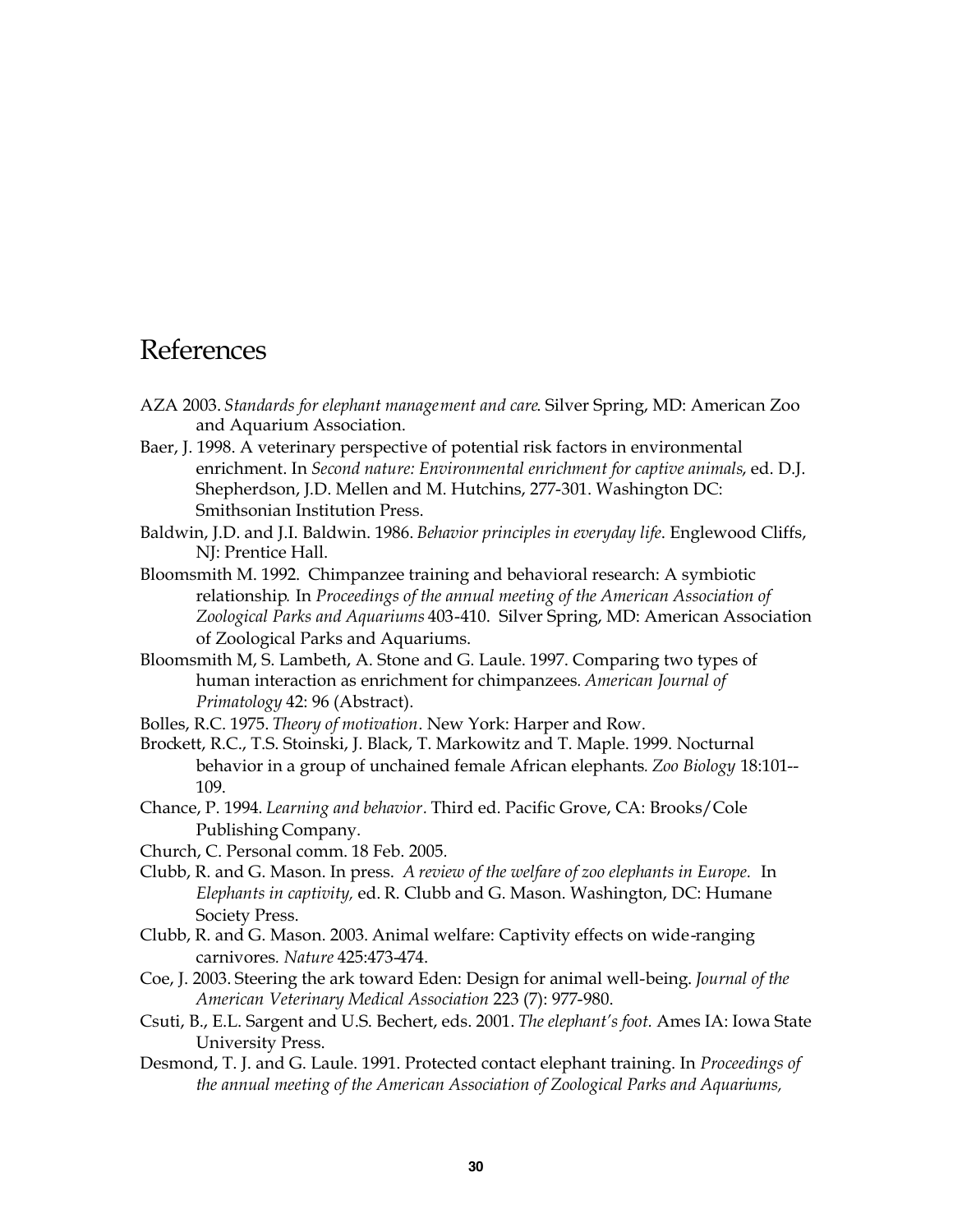606613. Silver Spring, MD: American Association of Zoological Parks and Aquariums.

- Douglas-Hamilton, I. and O. Douglas-Hamilton. 1975. Among the elephants. New York: The Viking Press.
- DouglasHamilton I. and O. DouglasHamilton. 1995. *Among the elephants*. London: Collins. p. 285.
- Eisenberg, J.F. 1981. *The mammalian radiations: An analysis of trends in evolution, adaptation, and behavior*. Chicago, IL: University of Chicago Press.
- Eltringham, S.K. 1982. *Elephants*. Dorset, England: Blanford Press. p 262.
- Estes, R.D. 1991. *The behavior guide to African mammals*. London: University of California Press, Ltd.
- Estes, R.D. 1999. *The safari companion: a guide to watching African mammals*. White River Junction, VT: Chelsea Green Publishing Co.
- Field, C.R. and I.C. Ross. 1976. The savanna ecology of Kidepo Valley National Park. II. Feeding ecology of elephant and giraffe. *East Africa Wildlife Journal* 14: 1-15.
- Forthman, D.L. 1998*.* Toward optimal care for confined ungulates*.* In *Second nature: Environmental enrichment for captive animals*, ed. D.J. Shepherdson, J.D. Mellen and M. Hutchins, 277-301. Washington DC: Smithsonian Institution Press.
- Forthman, D.L., R. McManamon, U.A. Levi and G.Y. Bruner. 1995. Interdisciplinary issues in the design of mammal exhibits (excluding marine mammals and primates). In *Captive conservation of endangered species*, ed. E. F. Gibbons, Jr., J. Demarest and B. Durrant, 377-399. Albany, NY: State University of New York Press.
- Fowler, M.E. 2001. An overview of foot condition in Asian and African elephants. In *The elephant's foot*, ed. B. Csuti, E.L. Sargent and U.S. Bechert, 37. Ames, IA: Iowa State University Press.
- Galloway, M. 1991. Update on 1990 chaining survey*.* In *Proceedings of the 12th elephant* managers workshop. Syracuse, NY, October 1991. Pp. 63-64.
- Gershoff, E. 1997. The short- and long-term effects of corporal punishment on children: A meta*analytic review*. Austin, TX: University of Texas.
- Glickman, S.E. and G.S. Caldwell. 1994. Studying natural behaviors in artificial environments: The problem of "salient" dimensions*.* In *Naturalistic environments in captivity for animal behavior research*, ed. E.F. Gibbons, Jr., E.J. Wyers, E.J. Waters and E.W. Menzel Jr., 207-226. Albany, NY: State University of New York Press.
- Gold, K.C. and J.J. Ogden. 1991. Effects of construction noise on captive lowland gorillas (Gorilla gorilla gorilla) [abstract]. *American Journal of Primatology* 24: 104.
- Gruber, T.M., T.H. Friend, J.M. Gardner, J.M. Packard, B. Beaver and D. Bushong. 2000. Variation in stereotypic behavior related to restraint in circus elephants*. Zoo Biology* 19: 209-221.
- Hackler, C. In press. Browse is Beautiful. *Journal of the Elephant Managers Association*.
- Hancocks, D. 1996. The design and use of moats and barriers*.* In *Wild mammals in captivity: Principles and techniques,* ed. D.G. Kleiman, M.E. Allen, K.V. Thompson and S. Lumpkin, 191-203. Chicago, IL: University of Chicago Press.
- Hancocks, D. 2002. *A different nature: The paradoxical world of zoos and their uncertain future*. Berkeley CA: University of California Press.
- Hancocks, D. Personal comm. 18 Feb. 2005.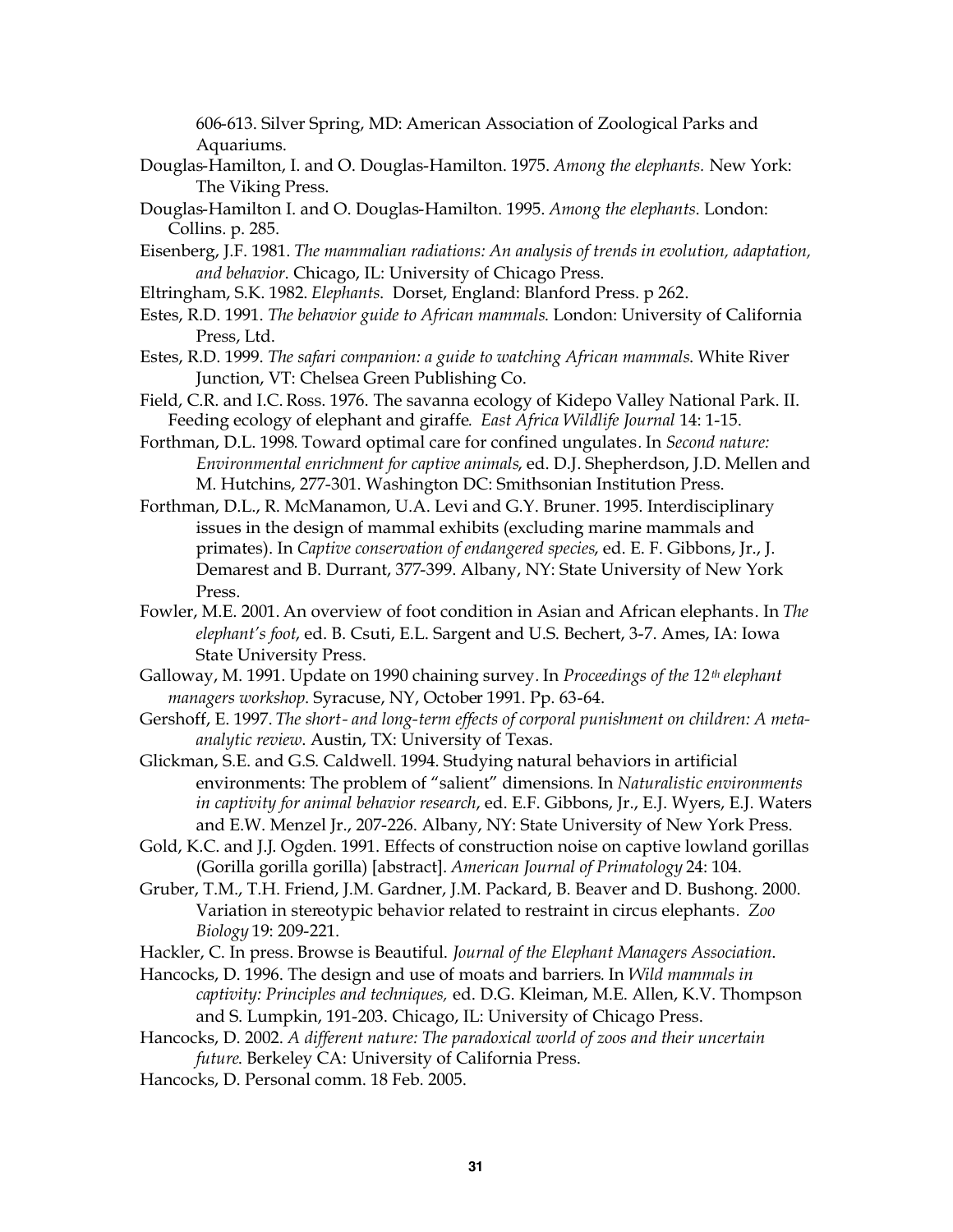- Hanks, J. 1979. *The struggle for survival: The elephant problem*. New York: Mayflower Books. p.176.
- Hanson, J.P., M.E. Larson and C.T. Snowdon. 1976. The effects of control over high intensity noise on plasma cortisol levels in rhesus monkeys*. Behavioral Biology* 16: 333-340.
- IUCN. 2001. *Guidelines for African elephant reintroduction and translocation.* Draft.
- Keiper, R.R. 1969. Causal factors of stereotypes in caged birds*. Animal Behavior* 17: 114 119.
- Kinzely, C. Personal comm. 12 Feb. 2005.
- Kinzley, C. 2001. Improvement in elephant management at the Oakland Zoo. Paper presented at the Elephant Managers Conference. Orlando, Florida.
- Krause, B.L. 1989. Habitat ambient sound as a function of transformation for resident animals and visitors at zoos, aquaria, and theme parks: A hypothesis*. Proceedings* of the American Association of Zoological Parks and Aquariums, 415-419. Wheeling, WV: AAZPA.
- Kreger, M., M. Hutchins and N. Fascione. 1998*.* Context, ethics, and environmental enrichment in zoos and aquariums*.* In *Second nature: Environmental enrichment for* captive animals, eds. D.J. Shepherdson, J.D. Mellen, and M. Hutchins, 277-301. Washington DC: Smithsonian Institution Press.
- Langman, V.A. 1985. Heat balance in the black rhinoceros (*Diceros bicornis). National Geographic Research Reports* 21: 251-254.
- Langman, V.A. 1990. Thermal profile of the African elephant enclosure at Zoo Atlanta. Report to Zoo Atlanta, Atlanta, GA.
- Langman, V.A., T.J. Roberts, J. Black, G.M.O. Maloiy, N.C. Heglund, J.M. Weber, R. Kram and C.R. Taylor. 1995. Moving cheaply: Energetics of walking in the African elephant. *The Journal of Experimental Biology* 198: 692--632.
- Langman, V.A., M. Rowe, D. Forthman, B. Whitton, N. Langman, T. Roberts, K. Hutson, C. Boling and D. Maloney. 1996. Thermal assessment of zoological exhibits I: Sea lion enclosure at the Audubon Zoo. *Zoo Biology* 15: 403-411.
- Langman, V.A., M. Rowe, D. Forthman, N. Langman, J. Black and T. Walker. 2003. Quantifying shade using a standard environment. *Zoo Biology* 22:253-260.
- Laule, G. 2003. Positive reinforcement training and environmental enrichment: Enhancing animal well-being. *Journal of the American Veterinary Medical Association* 223 (7): 969-973.
- Laule, G. 1993. The use of behavioral techniques to reduce or eliminate abnormal behavior. *Animal Welfare Information Center Newsletter* Vol. 4 No.4: 1-11.
- Laule, G. and T. Desmond. 1998. Positive reinforcement training as an enrichment strategy. In *Second nature: Environmental enrichment for captive animals*, eds. D.J. Shepherdson, J.D. Mellen and M. Hutchins, 302-313. Washington DC: Smithsonian Institution Press.
- Laule, G.E. and M.A. Whittaker. 1998. The use of positive reinforcement techniques in the medical management of captive animals. In *Proceedings of the joint conference of the American Association of Zoo Veterinarians and the American Association of Wildlife Veterinarians, 383-387. Wheeling, WV: AZA.*
- Laule, G.E. and M.A. Whittaker. 2001. Protected contact—beyond the barrier. In *Proceedings of the* a*nnual conference of the American Zoo and Aquarium Association*. Silver Spring, MD: AZA.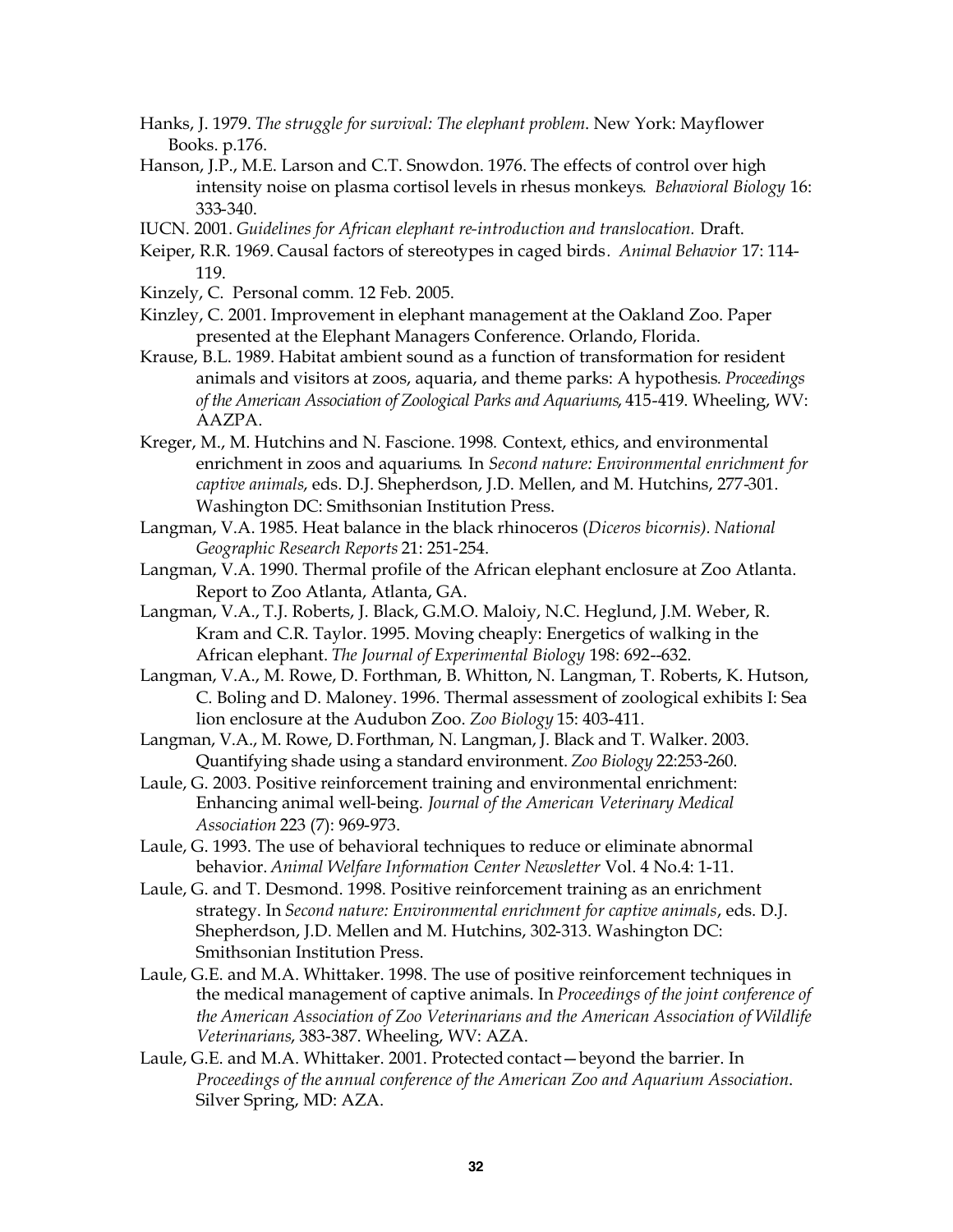- Leach, E.L. 1992. Understanding aggression. Behavior Skills Co., Seattle, WA and Dept. of Psychology, University of Washington, Seattle WA. Poster presented at AZA Annual Conference.
- Leach, E.L. 1993. Aggression: Animal-staff interactions. Poster presented at American Association of Zoological Parks and Aquariums Annual Conference.
- Leach, E.L. 1995. A top-side down view of enrichment: elephant model. In Proceedings of the Annual Meeting of the American Zoo and Aquarium Association. Silver Spring, MD: American zoo and Aquarium Association.
- Lenhardt, J. 1984. A new approach to chaining elephants at Calgary Zoo. Paper presented at the elephant workshop, New Orleans, LA. December.
- Lindburg, D.S. 1998. Enrichment of captive mammals through provisioning. In *Second nature: Environmental enrichment for captive animals*, eds. D.J. Shepherdson, J.D. Mellen and M. Hutchins, 277-301. Washington DC: Smithsonian Institution Press.
- Lorenz, K. 1937. The companion in the bird's world. Auk 54:245-273
- Markowitz H. 1982. *Behavioral enrichment in the zoo*. New York: Van Nostrand Reinhold Co.
- Markowitz, H. and S.W. Line. 1989. Primate research models and environmental enrichment. In *Housing, care, and psychological well-being for laboratory primates, ed.* E. Segal, 203-212. Park Ridge, NJ: Noyes Publications.
- Markowitz, H. and C. Aday. 1998. Power for captive animals. In *Second nature: Environmental enrichment for captive animals*, eds. D.J. Shepherdson, J.D. Mellen and M. Hutchins, 277-301. Washington DC: Smithsonian Institution Press.
- Martin P. and P. Bateson. 1987. *Measuring behavior: An introductory guide*. Cambridge: Cambridge University Press. p. 48.
- Martin S. 1996. Training as enrichment. In *Proceedings of the Regional Conference of the American Association of Zoological Parks and Aquariums*, 139143. Wheeling, WV: AAZPA.
- Minetka S., M. Gunnar and M. Champoux. 1986. The effects of control in the early social and emotional development of rhesus monkeys. *Child Development* 57:1241-1256.
- Moberg, G.P. 1985. Influence of stress on reproductive measure of well-being. In *Animal* stress, ed. G.P. Moberg, 245-268. Bethesda, MD: American Physiological Society.
- McKay, G.M. 1973. Behavior and ecology of the Asiatic elephant in southeast Ceylon. **Smithsonian Contributions to Zoology 101:1-118.**
- Moss, C.J. 1998. *Elephant memories: Thirteen years in the life of an elephant family*. New York: William Morrow. p. 196.
- Moss, C. 1988. *Elephant memories*. New York: William Morrow.
- Moss, C. and J. Poole. 1983. Relationships and social structure of African elephants. In *Primate social relationships: An integrated approach*, ed. R. A. Hinde, 315-325 Oxford: Oxford Blackwell Scientific.
- Oftedal, O.T., D.J. Baer and M.E. Allen. 1996. The feeding and nutrition of herbivores. In *Wild mammals in captivity: principles and techniques*, eds. D.G. Kleiman, M.E. Allen, K.V. Thompson and S. Lumpkin, 334343. Chicago, IL: University of Chicago Press.
- Overall, K.L. 1997. Clinical behavioral medicine for small animals. St. Louis, MO:Mosby-Year Book, Inc.
- Peterson, E.A. 1980. Noise and laboratory animals. *Laboratory Animal Science* 30:422-439.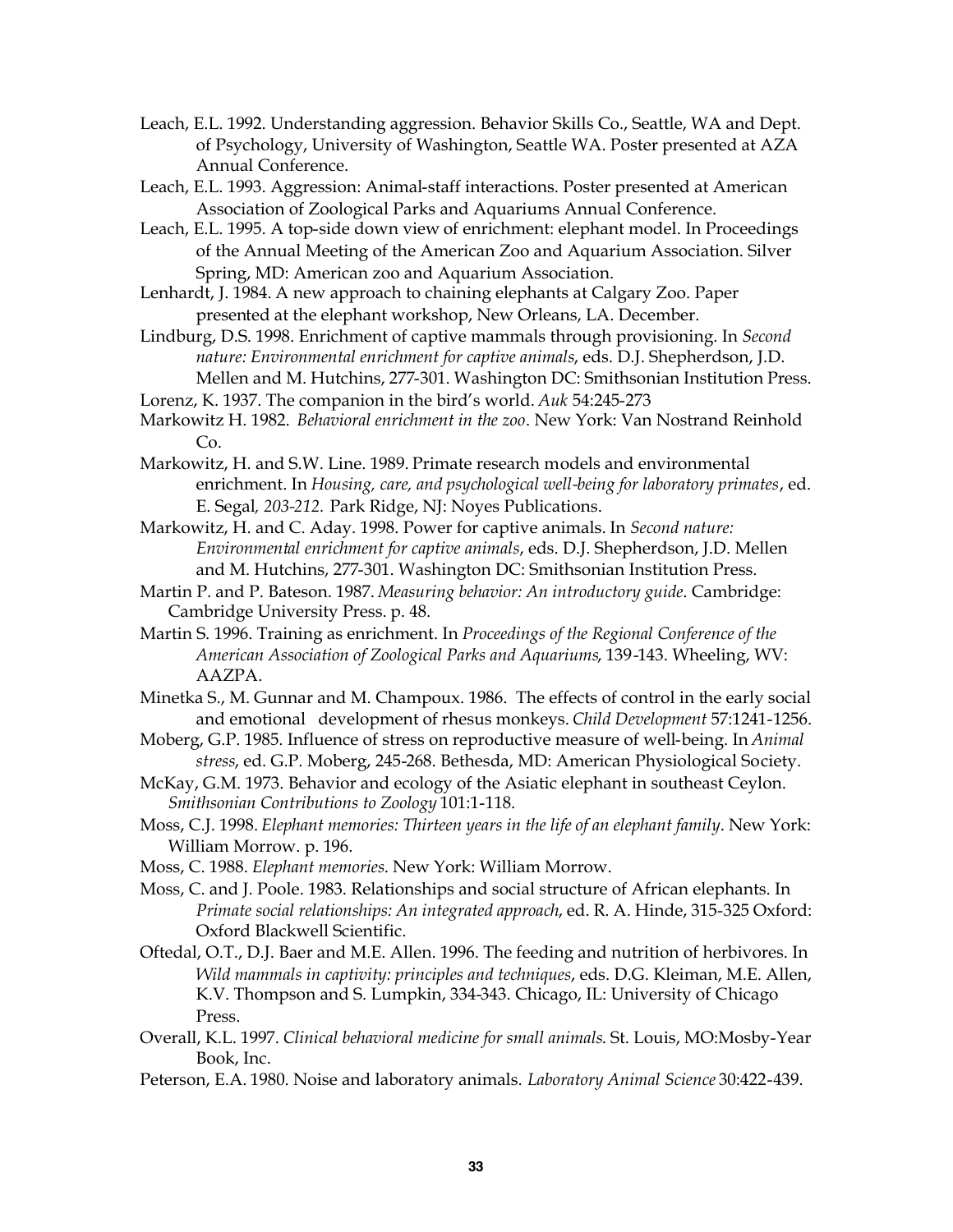Poole, J. 2004. "Why elephants communicate" (On-line), Elephant voices, Copyright © 2004. Accessed 25 August 2004 at

[http://www.elephantvoices.org/how\\_comm/main\\_how\\_comm.html.](http://www.elephantvoices.org/how_comm/main_how_comm.html)

- Poole, T. 1998. Meeting a mammal's psychological needs: Basic principles. In *Second nature: Environmental enrichment for captive animals*, eds D.J. Shepherdson, J.D. Mellen and M. Hutchins, 277-301. Washington DC: Smithsonian Institution Press.
- Pryor, K. 1985. *Don't shoot the dog*. New York: Simon and Schuster, Inc.
- Rees, P. 2001. Captive breeding of Asian elephants (*Elephas maximus*): The importance of producing socially competent animals. In *Trends in Wildlife Biodiversity, Conservation and Management*, eds. B.B. Hosetti and M. Venkateshwarlu. Delhi: Deya Publishing House.
- Rees, P. 2002. Asian elephants (*Elephas maximus*) dust bathe in response to an increase in environmental temperature. *Journal of Thermal Biology* 27: 353-358.
- Rosenthal, M. and W.A. Xanten. 1996. Structural and keeper considerations in exhibit design. In *Wild mammals in captivity: principles and techniques*, eds. D.G. Kleiman, M.E. Allen, K.V. Thompson and S. Lumpkin, 334343. Chicago, IL: University of Chicago Press.
- Sampson, E. 1999. Fourth elephant research symposium. *Journal of the Elephant Managers Association* 10: 111-117.
- Schanberger, A. Personal comm. 28 Feb. 2005.
- Schulte, B.A. 2000. Social structure and helping behavior in captive elephants. *Zoo Biology* 19: 447-459.
- Schmid, J. 1995. Keeping circus elephants temporarily in paddocks: The effects on their behavior. Animal Welfare 4:87-101.
- Segerson L. and G.E. Laule. 1995. Initiating a training program with gorillas at the North Carolina Zoological Park. In *Proceedings of the 22nd national conference of the American Association of Zoo Keepers*, Denver, CO.
- Seidensticker, J. and J.G. Doherty. 1996. Integrating animal behavior and exhibit design. In *Wild mammals in captivity: Principles and techniques*, eds D.G. Kleiman, M.E. Allen, K.V. Thompson and S. Lumpkin, 180-190. Chicago, IL: University of Chicago Press.
- Seidensticker, J. and D.L. Forthman. 1998. Evolution, ecology, and enrichment: Basic considerations for wild animals in zoos*.* In *Second nature: Environmental enrichment for captive animals*, eds. D.J. Shepherdson, J.D. Mellen and M. Hutchins, 277-301. Washington DC: Smithsonian Institution Press.
- Shepherdson, D.J. 1998. Preface. In *Second nature: Environmental enrichment for captive* animals, eds. D.J. Shepherdson, J.D. Mellen and M. Hutchins, 277-301. Washington DC: Smithsonian Institution Press.
- Shoshani, J. 1992. Elephant migration. In *Elephants: Majestic creatures of the wild*, 141-143. New York: Checkmark Books.
- Shoshani, J. 1997. Last of a noble line. In *Elephants, the deciding decade*, ed. R. Orenstein, 4149. Buffalo, NY: Key Porter Book Limited; International Wildlife Coalition.
- Sommer, R. 1974. *Tight spaces: Hard architecture and how to humanize it.* Englewood, New Jersey: Prentice Hall.
- Stoskopf, M.K. 1983. The physiological effects of psychological stress*. Zoo Biology* 2:179 190.
- Sukumar. R. 2003*. The living elephants.* New York: Oxford University Press*.*